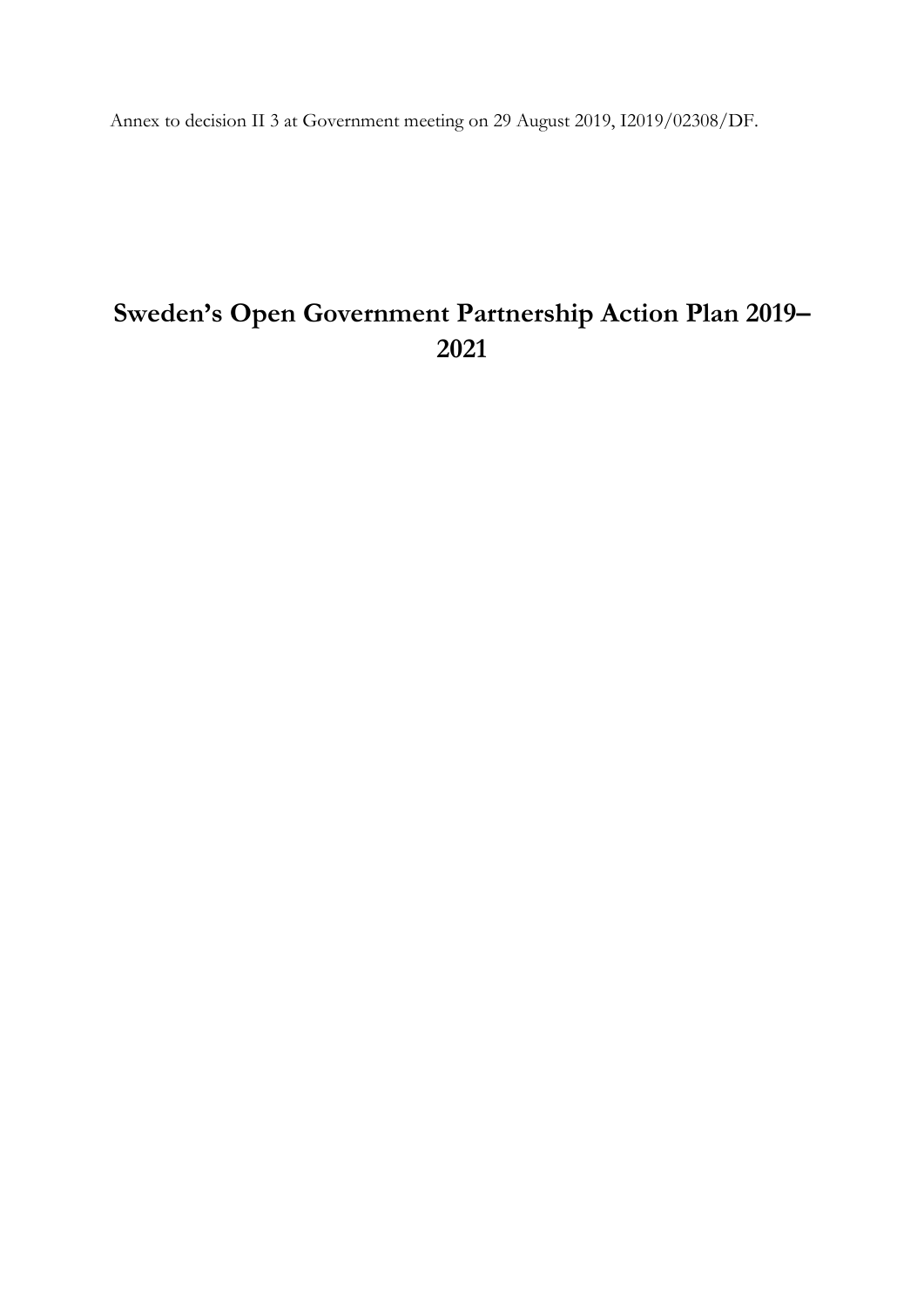# **CONTENTS**

| Commitment 2: Make open data that can best benefit society accessible 11<br>Commitment 3: Promote capacity for open and data-driven innovation in collaboration |  |
|-----------------------------------------------------------------------------------------------------------------------------------------------------------------|--|
| Commitment 4: Dialogue with civil society on the opportunities of digitisation, open data and                                                                   |  |
|                                                                                                                                                                 |  |
|                                                                                                                                                                 |  |
|                                                                                                                                                                 |  |
|                                                                                                                                                                 |  |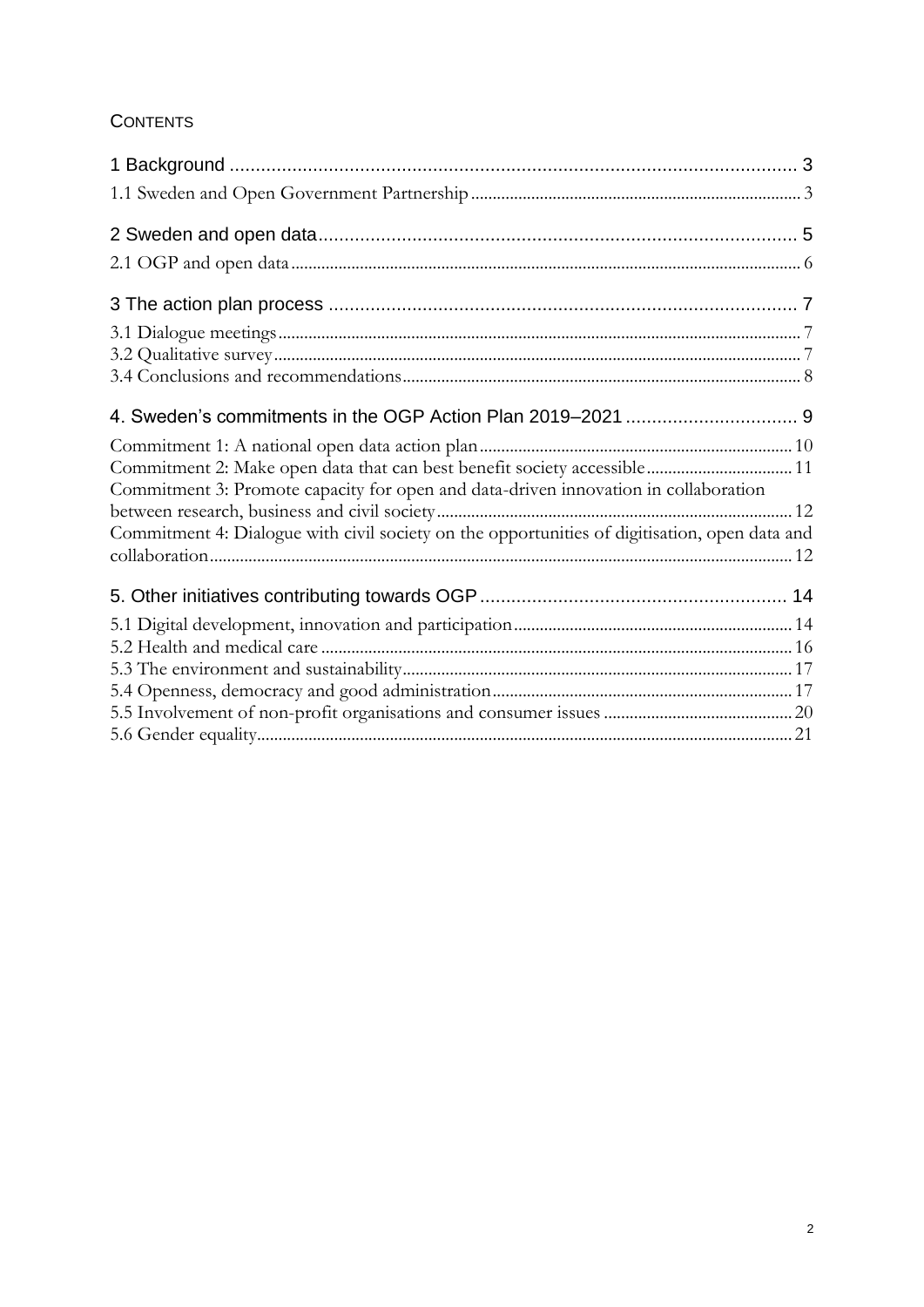#### <span id="page-2-0"></span>1 BACKGROUND

The speed and vigour with which society is changing – economically, technically, socially, politically and in terms of safety and security – is making life increasingly more complex. Governments are tackling the challenges by designing and putting in place reforms that underpin sustainability, inclusion and growth while also generating better access to betterquality public services. This is fundamental to building the trust that is needed, not only to ensure that citizens have faith in the digital services of government administration but to ensure that they trust the State as a whole.

Openness and transparency are fundamental principles of Swedish public administration. The principle of public access to official documents, expressed in one of Sweden's fundamental laws that make up the constitution, states that the documents of government agencies must be accessible to the general public. The Swedish Freedom of the Press Act, which incorporates the principles of public access and freedom of speech for public officials is thus a cornerstone of Swedish democracy. This is a tradition of openness that Sweden can be proud of.

Taking as their starting point working to improve access to open data, particularly data that promotes civil society engagement, a team was appointed to draw up this action plan and call for proposed commitments. This involved using methods including dialogue and workshops to gather recommendations from civil society for measures to encourage publication, matching and leveraging open data in Sweden, as well as recommendations and desires from civil society on the form ongoing dialogues should take in 2019–2020 in order to foster engagement resulting in broad-based collaboration with civil society on open data. This mandate was fulfilled in autumn 2018 by Darja Isaksson, digitisation strategist and now Director General of Sweden's innovation agency Vinnova, and Anette Novak, the former CEO of the state research institute RISE Interactive and now director of the Swedish Media Council.

The results show that encouraging civil society's use of open data via citizen-friendly interfaces will enable Sweden to take the next leap towards the overall objective of Swedish digitisation policy: for Sweden to become the world leader in harnessing the opportunities of digital transformation. Putting in place a public administration that succeeds in building attractive, citizen-centred solutions in partnership with citizens and civil society through longterm and deliberate investments in open data is therefore an important step towards continued collaboration and trust between the public sector and civil society.<sup>1</sup>

# <span id="page-2-1"></span>**1.1 Sweden and Open Government Partnership**

 $\overline{a}$ 

Transparency, openness and participation are important to safeguard public trust in the public sector. Since 2012, the aim of the government administration's digitisation process has been to make life easier for citizens, with a more open administration which supports

<sup>1</sup> Isaksson, Novak, *Open Gov & civilsamhället – så bygger vi framgång med öppna data* (Open Gov & civil society – building success with open data), 2018.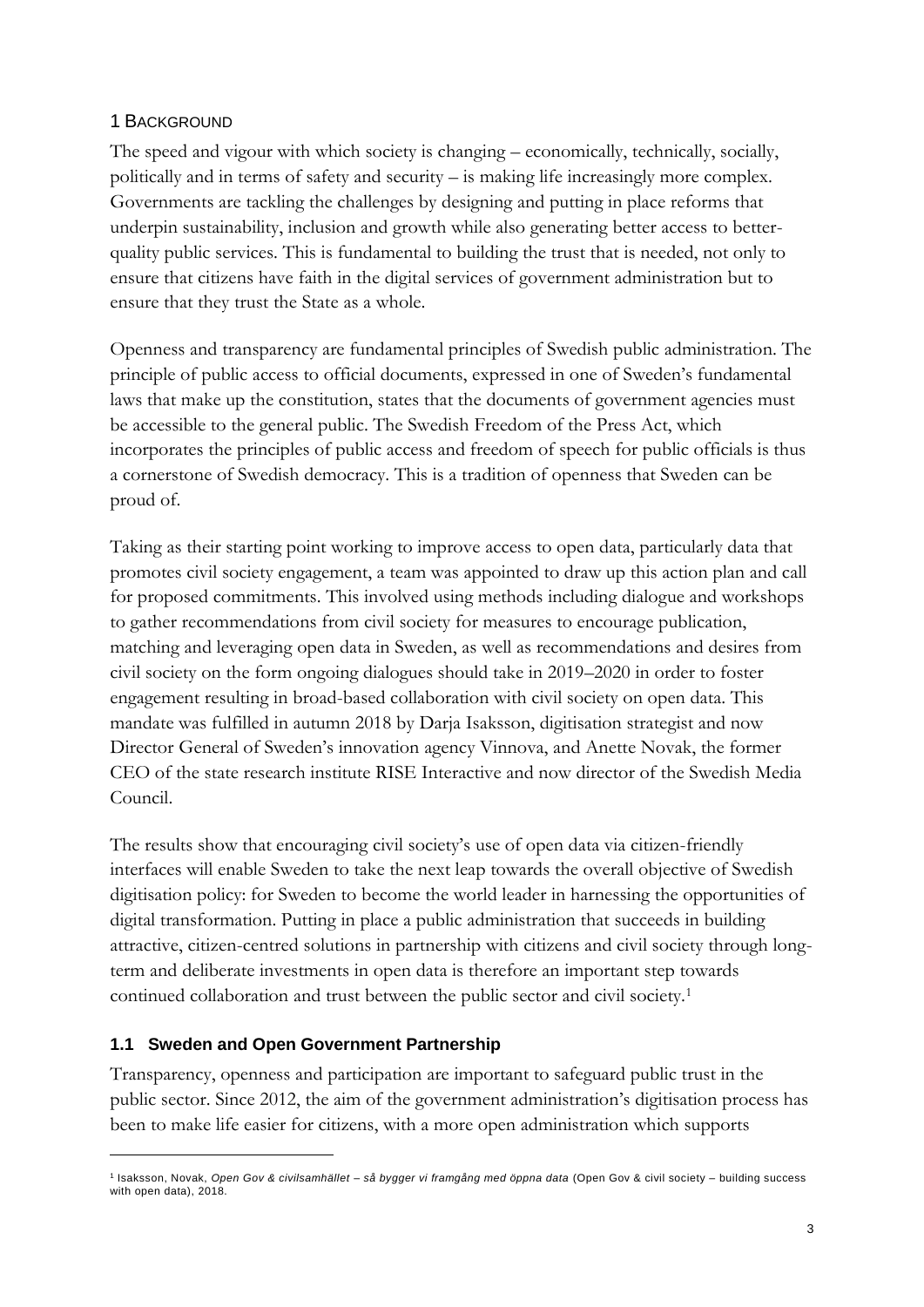innovation and participation, improves quality and makes operations more efficient. On top of this can be added other factors such as more efficient use of tax funding and a stronger employer brand with the capacity to compete for talent in the labour market.

As part of the overarching work on digitisation of public administration, the Government wishes to continue working to develop its participation in the Open Government Partnership, OGP. OGP is an international platform for exchanging knowledge and experience between national bodies driving reforms towards greater openness and more citizen-centred progress in the public sector in their respective countries.<sup>2</sup>

The initiative was launched in 2011 by the then President of the USA, Barack Obama. The founder members comprised eight countries and today OGP has grown to encompass 79 participating countries. The founder members were the USA, Brazil, Mexico, Indonesia, the UK, the Philippines, Norway and South Africa, and as part of a UN meeting with leaders from civil society they endorsed the Open Government Declaration, whereby countries commit to increase the availability of information about governmental activities, support civic participation, implement the highest standards of professional integrity throughout their administrations, and increase access to new technologies for openness and accountability. Sweden joined later in 2011.

On joining OGP, countries also commit to drawing up national action plans. The action plans span three years and are to show the initiatives the countries' governments are taking to meet the aim of the declaration. This action plan sees Sweden once more fulfilling its responsibility to OGP.

Sweden has a long tradition of working on questions such as transparency and citizen influence. In its previous OGP Action Plan for 2016–2018<sup>3</sup> Sweden made the following commitments to:

- putting citizens at the centre (implementation: the Digital First programme),
- re-using public administrative documents and open data
- improving opportunities for dialogue and transparency in aid management and implementation, and
- developing new formats for dialogue with CSOs.

 $\overline{a}$ 

In the new action plan for 2019 onwards, Sweden is now looking forward to developing work on open data, meeting new challenges and seizing new opportunities that contribute towards more open and collaborative government administration.

<sup>2</sup> Isaksson, Novak, *Open Gov & civilsamhället – så bygger vi framgång med öppna data* (Open Gov & civil society – building success with open data), 2018.

<sup>3</sup> [https://www.opengovpartnership.org/wp-content/uploads/2019/06/Sweden\\_National-Action-Plan-3\\_2016-18.pdf.](https://www.opengovpartnership.org/wp-content/uploads/2019/06/Sweden_National-Action-Plan-3_2016-18.pdf)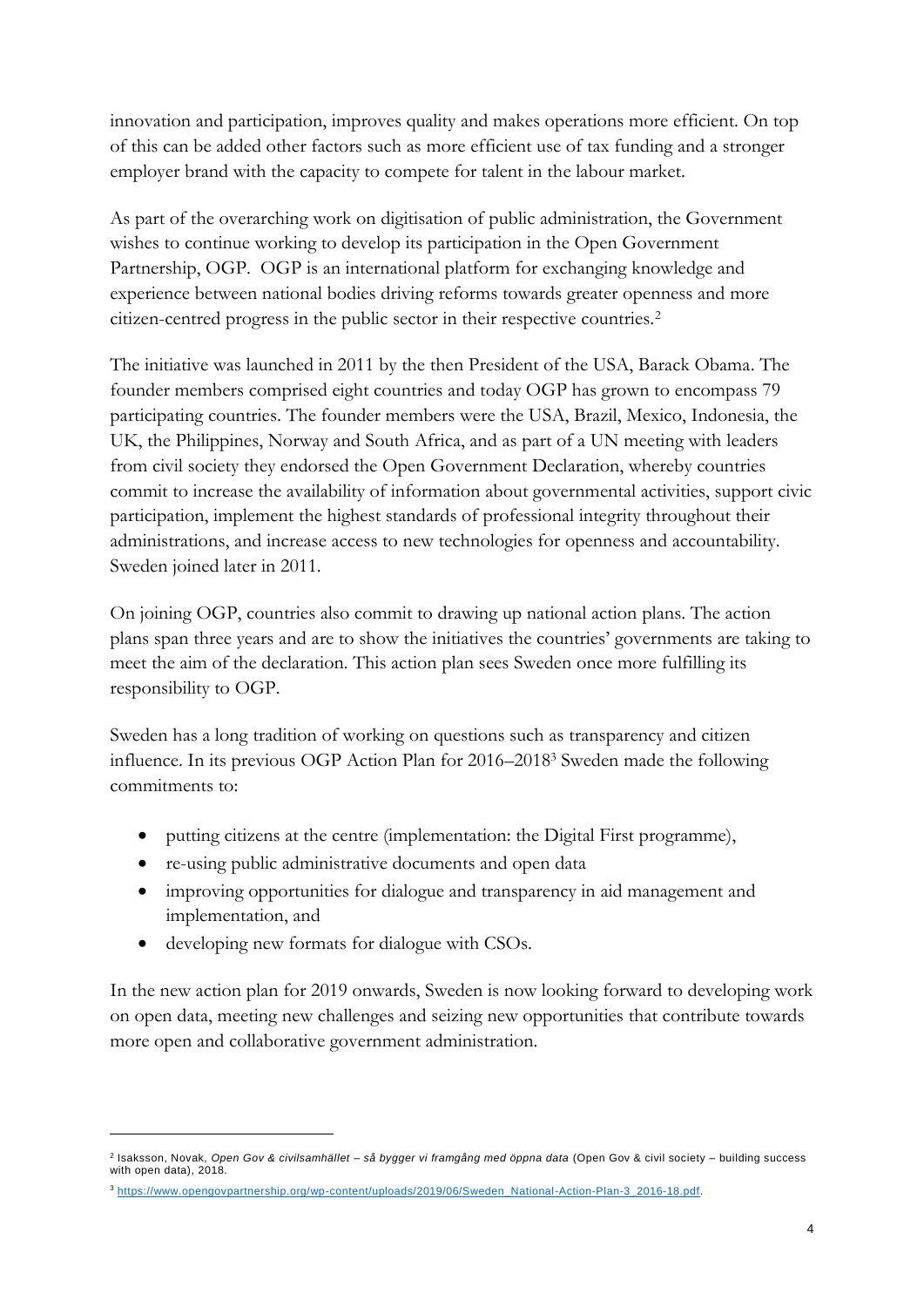#### <span id="page-4-0"></span>2 SWEDEN AND OPEN DATA

As early as the mid-2000s, definitions surrounding open data and open administration began to take shape; among other things a number of governments jointly decided on the following eight principles on the provision of open data in public administration. Open data must be:

- complete (everything that must not be given limited access for reasonable safety and/or security reasons),
- primary (not aggregated or modified),
- instant (made available as soon as possible, ideally in real time where possible),
- available (to as large a circle of users as possible and for as many different purposes as possible),
- machine readable,

 $\overline{a}$ 

- non-discriminatory (accessible to everyone with no registration or other requirements),
- non-proprietary (no actor may have exclusive control of this data), and
- free of charge (open licences must be used and no form of payment may be demanded for access).

Since this point, development has been extensive and rapid in terms of technical opportunities and automation, but also regarding users, their experience of the systems and their desire and capacity to interact.<sup>4</sup>

Swedish society is decentralised with a large proportion of public operations run by municipalities and county councils. Changes in society bring major challenges for local government, not least in terms of demographics, competence and capacity. It is important to take this into account in the process of change taking place, especially in the digital arena. The Swedish National Financial Management Authority's report *Digitaliseringen av det offentliga Sverige*<sup>5</sup> (Digitisation of public Sweden) states that 52 percent of government agencies, municipalities and county councils publish open data. At the same time, it is clear that there are major differences between the central and local government sectors and within each respective sector. More municipalities than government agencies state that a lack of access to the necessary skills and common standards, and the management and governance of digitisation in their own organisation pose obstacles to digital development.

As one of the world's leading nations in digital development, and with a long history of both data collection and of making data accessible to the general public, Sweden has an opportunity to take a leading role internationally on open data. Much of the information that could be made available as open data is already digitised, and virtually everyone in the potential target groups is digitally competent and connected. The point that Sweden's

<sup>4</sup> Isaksson, Novak, *Open Gov & civilsamhället – så bygger vi framgång med öppna data* (Open Gov & civil society – building success with open data), 2018.

<sup>5</sup> [https://www.esv.se/contentassets/2f2cf52e9f66478787bb76a4524f9848/2018-31-digitaliseringen-av-det-offentliga-sverige-en](https://www.esv.se/contentassets/2f2cf52e9f66478787bb76a4524f9848/2018-31-digitaliseringen-av-det-offentliga-sverige-en-uppfoljning.pdf)[uppfoljning.pdf.](https://www.esv.se/contentassets/2f2cf52e9f66478787bb76a4524f9848/2018-31-digitaliseringen-av-det-offentliga-sverige-en-uppfoljning.pdf)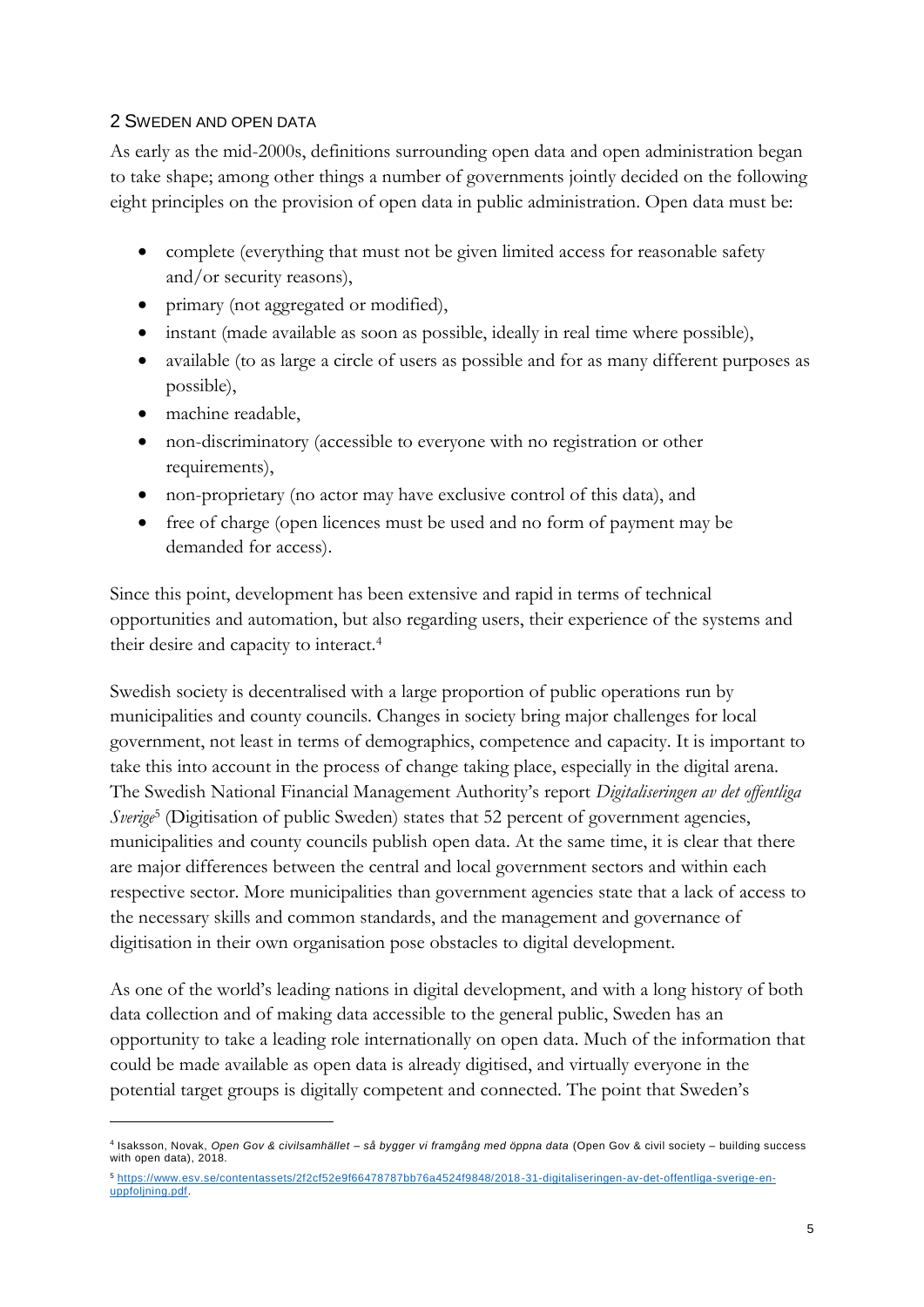position is a favourable one was also made in the OECD's Digital Government Review (2018). Sweden is ranked overall second in the Digital Economy and Society Index (DESI) 2019, published by the European Commission, which factors in digital competence of citizens, internet use, integration of digital technology and digital public administration.<sup>6</sup>

The current situation nevertheless offers major opportunities for improvement. In the international non-governmental organisation Open Knowledge Network's Global Open Data Index, Sweden was ranked in 21st place in 2017 (data from 2016).<sup>7</sup> In the OECD's ranking OURdata index 2017 Sweden is ranked in 28th place,<sup>8</sup> and in the European Data Portal's Open Data Maturity in Europe ranking 2018, Sweden is in 22nd place.<sup>9</sup> Despite Sweden's relatively high position in other categories of digital administration, Sweden thus ranks low in the category of open data. According to Isaksson and Novak, a leading position demands concrete measures with a high level of ambition and lessons learned from previous experiences and analyses.<sup>10</sup>

# <span id="page-5-0"></span>**2.1 OGP and open data**

Open data is an important concept for open and collaborative administrations. According to OGP, public actors produce a large amount of valuable data in their operations. Keeping this within the public sector, however, has a limiting effect on interaction with citizens and civil society. This restriction also has a negative impact on the opportunity to meet citizens' needs and for the development potential of public administration itself.<sup>11</sup>

Making data from the public administration accessible as open data thus requires changes both at technical level and at policy level. Cited from OGP, open data can help to increase social benefit such as:

- **Transparency***: In a well-functioning, democratic society citizens need to know what their government is doing. To do that, they must be able freely to access government data and information and to analyse and share that information with other citizens.*
- **Efficiency***: Enabling better coordination and efficiency within government, by making data easier to find, analyse and combine across different departments and agencies.*
- **Innovation***: In a digital age, data is a key resource for social and commercial activities. Everything from catching a bus to finding a doctor depends on access to information, much of which is created or held by government. By opening up data, government can help drive the creation of innovative business and services that deliver social and commercial value.*

<sup>6</sup> [https://ec.europa.eu/digital-single-market/en/desi.](https://ec.europa.eu/digital-single-market/en/desi)

<sup>7</sup> [https://index.okfn.org/place/.](https://index.okfn.org/place/)

<sup>8</sup> [https://www.oecd-ilibrary.org/governance/government-at-a-glance-2017/open-useful-reusable-government-data-index-ourdata-](https://www.oecd-ilibrary.org/governance/government-at-a-glance-2017/open-useful-reusable-government-data-index-ourdata-2017_gov_glance-2017-graph139-en)[2017\\_gov\\_glance-2017-graph139-en.](https://www.oecd-ilibrary.org/governance/government-at-a-glance-2017/open-useful-reusable-government-data-index-ourdata-2017_gov_glance-2017-graph139-en)

<sup>9</sup> [https://www.europeandataportal.eu/sites/default/files/country-factsheet\\_sweden\\_2018.pdf.](https://www.europeandataportal.eu/sites/default/files/country-factsheet_sweden_2018.pdf)

<sup>10</sup> Isaksson, Novak, *Open Gov & civilsamhället – så bygger vi framgång med öppna data* (Open Gov & civil society – building success with open data), 2018.

<sup>11</sup> [https://www.opengovpartnership.org/policy-area/open-data/.](https://www.opengovpartnership.org/policy-area/open-data/)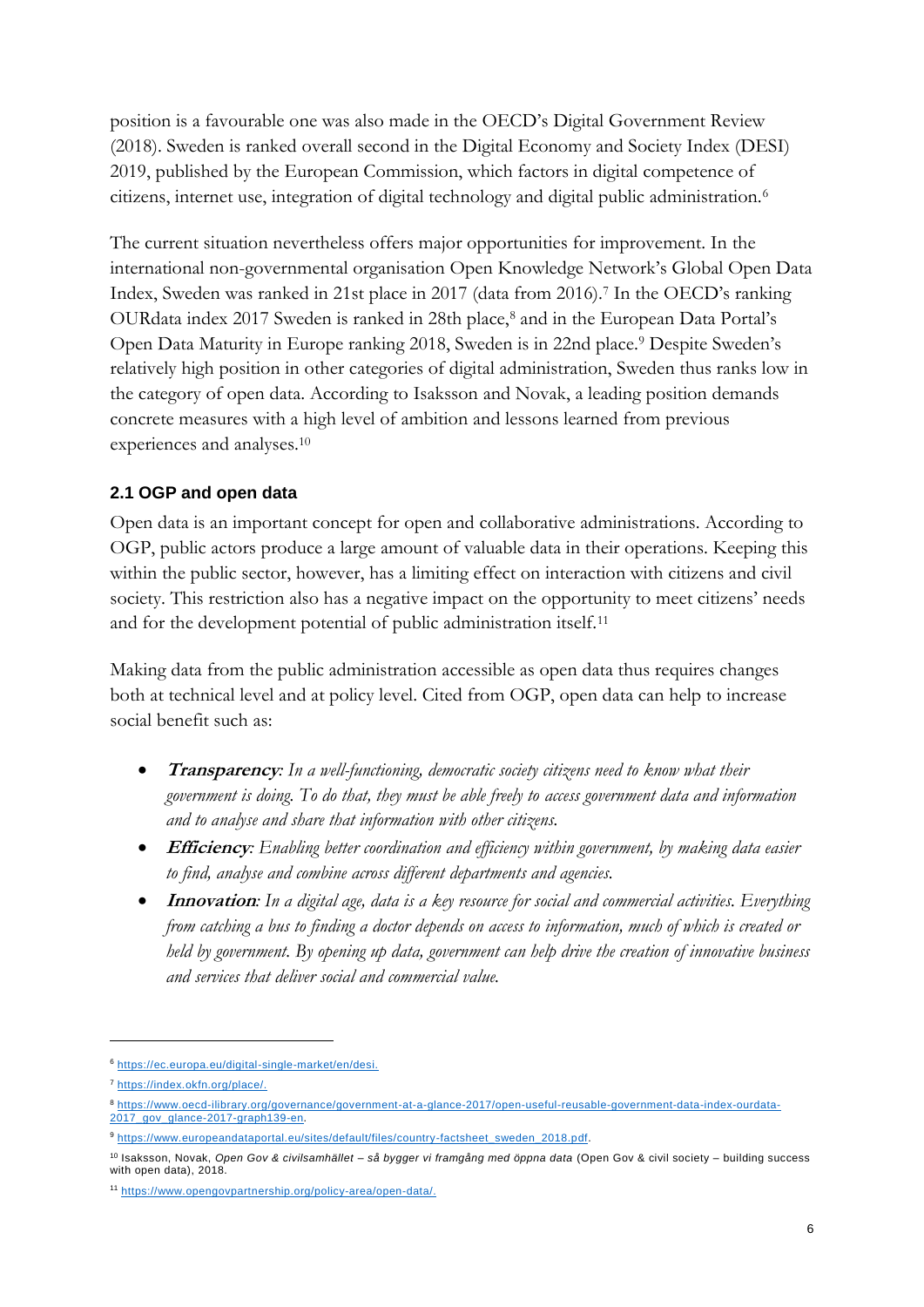It is also worth noting that Sweden has a strong and far-reaching principle of public access, which is naturally something to be proud of. However, one important aspect to take into account is that such a principle is *reactive*, i.e. the information must be requested before it is provided. The aim of open data is *proactive*, which means that states must observe an "open by default" principle – such data that can be provided without it conflicting with any statute or security risk should be made available without anyone necessarily having requested it. A collaborative government administration must be proactive in its own right and a trailblazer in making accessible the components that contribute towards greater co-creation with civil society, business and citizens. As open data in general terms is one of the areas in which Sweden internationally fails to reach a ranking that can be judged to be satisfactory, despite the fact that open data is a highly relevant area for attaining the overarching goals of OGP, the Government sees it as essential to commit to OGP to work to improve access to open data.

#### <span id="page-6-0"></span>3 THE ACTION PLAN PROCESS

The basis for the action plan was produced via a multi-stakeholder process with active engagement from citizens and civil society. The documentation was also circulated digitally for consultation to a broad number of civil society representatives who have thus gained an opportunity to contribute towards analysis and assessments.

#### <span id="page-6-1"></span>**3.1 Dialogue meetings**

Participants from the public sector (i.e. the state, municipalities and county councils), private citizens and civil society actors were invited to four consultations designed in a format that allowed themes to be explored in depth. Participants were invited both by open publication, e.g. on opendata.se and by inviting key people in both organisational segments to circulate invitations to their members.<sup>12</sup> The first of these dialogue meetings was held on 1 June 2018 in partnership with the strategic innovation programme Viable Cities and RISE (Research Institutes of Sweden). The theme was the connected cities of the future. A series of three dialogue meetings was held in July 2018 as part of Almedalen Week, Sweden's politics forum:

- On 1 July in partnership with public transport service development company Samtrafiken. Theme: mobility and open data.
- On 3 July in partnership with Region Västra Götaland. Theme: care and health, sustainable development and lifelong learning.
- On 4 July, in partnership with Hack4Sweden and OneTeamGov. Theme: connected cities, food, lifelong learning, mental health and engagement.

# <span id="page-6-2"></span>**3.2 Qualitative survey**

 $\overline{a}$ 

To supplement the results of the consultations, a number of in-depth interviews were held in the period July – August 2018. Interviewees included representatives from Sweden's study

<sup>12</sup> Isaksson, Novak, *Open Gov & civilsamhället – så bygger vi framgång med öppna data* (Open Gov & civil society – building success with open data), 2018.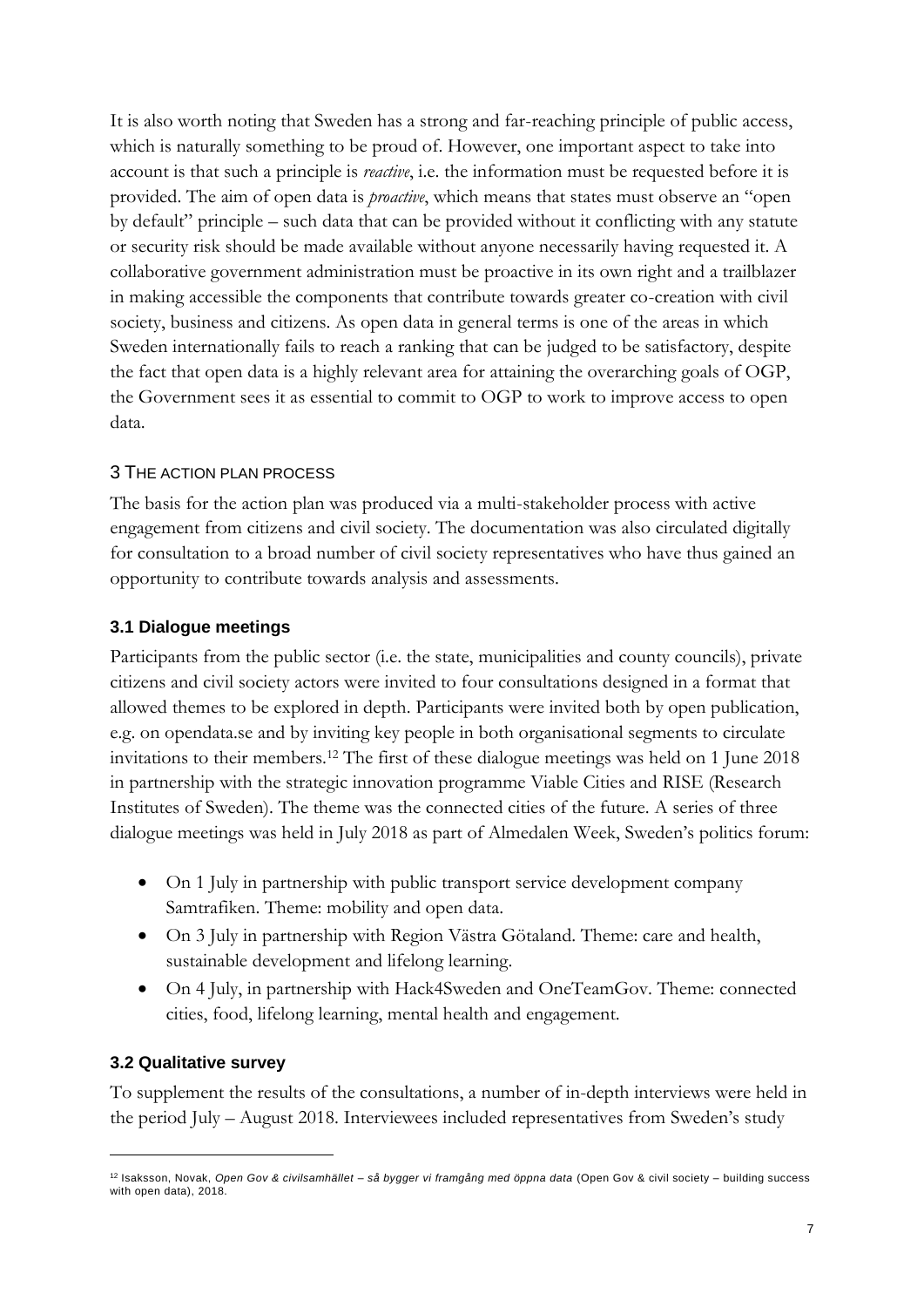associations, digital civil society actors and some of the biggest civil society actors such as the Church of Sweden, the Red Cross and the Swedish Sports Confederation.

## <span id="page-7-0"></span>**3.4 Conclusions and recommendations**

The information gathered shows that data is currently an under-used resource with huge potential if it is used in the right way and if the right conditions are in place for its use. Civil society actors mainly point to a need for investments that provide greater understanding and skills regarding what open data and data-driven innovation have to offer, enabling people to work on these issues. Civil society both can and is keen to resolve challenges in society such as public health, sustainable cities and lifelong learning that fosters opportunities for everyone to develop. To achieve the potential that lies in this unexploited resource, and the potential in expanded co-creation with civil society, three particular recommendations are thus laid down:

**Strategic investment to boost co-creation with civil society – e.g. by making civil society** actors more clearly visible, developing new, citizen-friendly processes for digitisation in society and ensuring that the public sector develops more citizen-friendly interfaces for open data that make it possible for target groups in civil society and among the general public to use open data even if they themselves are not advanced users.

**Clear prioritisation of a focus on open data**  $-$  e.g. by making clearer the governance required for central, government bodies to set a good example, and by exploring opportunities to clearly set out the duties of government agencies regarding open data, e.g. by ensuring that government agencies systematically seek to fulfil the principle of "open as the norm, closed and secure where necessary". For example, when engaging in procurement and other purchasing, requests can be made that anything funded by public funds must be made available as open data to the greatest possible extent. Measurable targets can also be set for the maturity of administrations and the use of open data with progress towards these targets monitored regularly.

**Implementing thematic investments in open data** – e.g. promoting a number of areas with particularly strong potential, operational coordination of input from broader civil society, shared building of experience in areas such as accessibility, matching and use, further using the citizen-driven innovation platforms such as Sweden's biggest government agency hackathon Hack for Sweden<sup>13</sup> and following up investments in continuous learning.

One final recommendation is that the most important element in the assessments above is the need to draw up a national action plan, with a vision, mission and clear goals on open data. An open data action plan would reduce uncertainty about what the state's aims are in this arena.<sup>14</sup>

<sup>13</sup> [https://hackforsweden.se/.](https://hackforsweden.se/)

<sup>14</sup> Isaksson, Novak, *Open Gov & civilsamhället – så bygger vi framgång med öppna data* (Open Gov & civil society – building success with open data), 2018.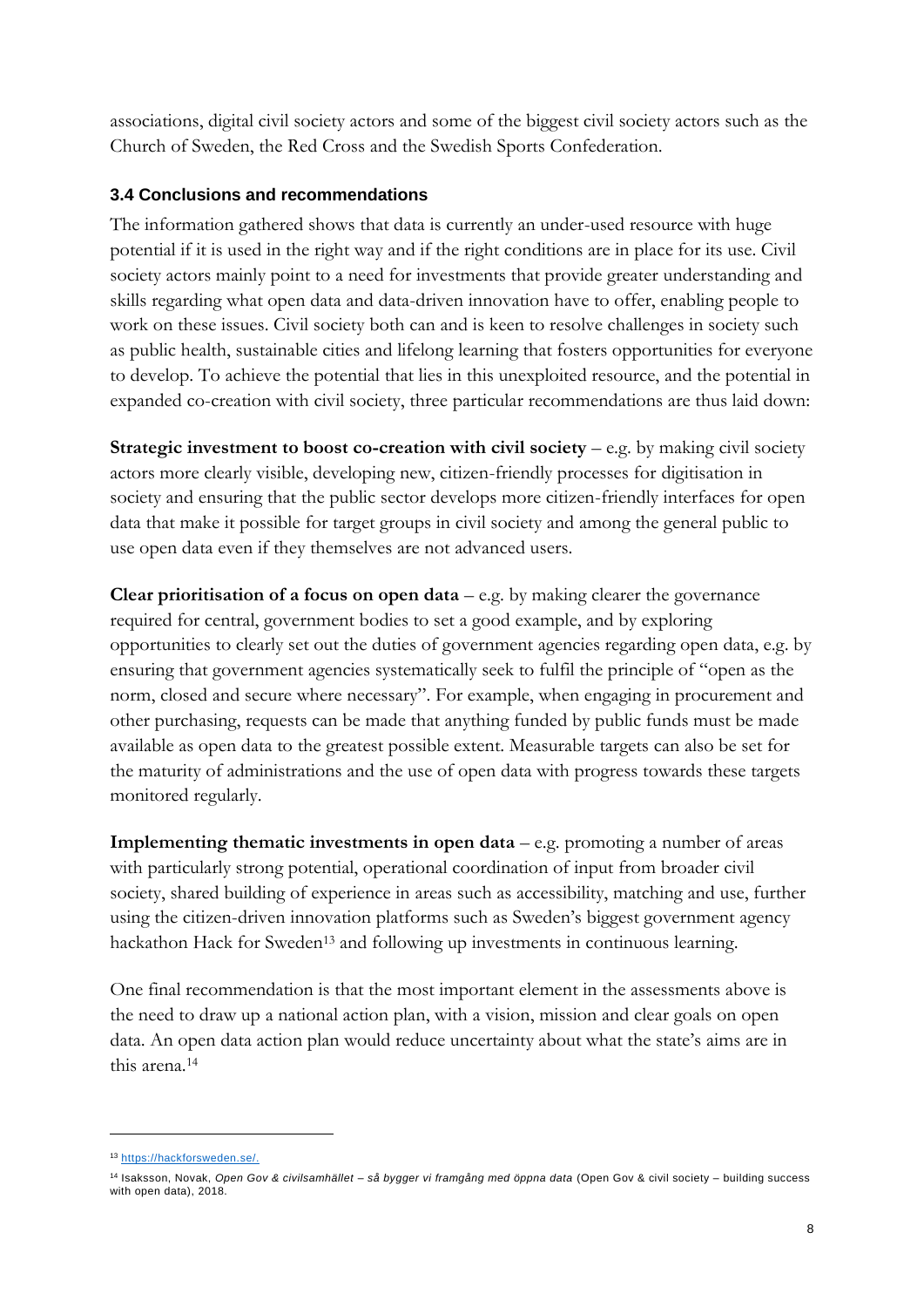## <span id="page-8-0"></span>4. SWEDEN'S COMMITMENTS IN THE OGP ACTION PLAN 2019–2021

The commitments in this action plan are based on focusing on developing Sweden's work on open data to a greater extent, particularly data that can help to foster greater co-creation and policy development in partnership with civil society. By focusing on working together on open data, Sweden will be able to contribute towards several of the OGP's principles, while simultaneously increasing opportunities for collaboration with civil society. Focusing in this action plan on one particular area will enable Sweden to better target its actions and follow up the results of efforts in this action plan.

Working further to promote open data is an important element of Swedish administrative and digitisation policy. Among other things the Riksdag has asserted in an announcement to the Government that the public administration's capacity to make the most of the opportunities of digitisation needs to increase to meet the needs of private individuals and companies (report 2017/18:FiU25, Riksdag Comm. 2017/18:180). In this context, a free flow of data within the remit of the Government's own operations would in all likelihood lead to greater efficiency and a better service to citizens. The Government should seek to ensure that government agencies work strategically to increase provision of and the accessibility of open data and ensure that government agencies make public documents accessible in machinereadable format.<sup>15</sup>

The Government's digitisation strategy states<sup>16</sup> that digitally skilled and digitally secure people are able to drive innovation, where determined leadership and infrastructure are important prerequisites. All people, women and men, girls and boys, irrespective of social background, disability or age, must be offered opportunities to share in digital information and services from the public sector and participate in society on equal terms. Digital development has changed the way people receive information, communicate and relate to each other, which in the long run affects the circumstances in which people engage in society.

Furthermore, it is stated that innovation is essential if the public sector is to find new and effective solutions to several of the major challenges facing society today. Digital technology and data open up new opportunities for innovation and enterprise.

The information produced or gathered by the public sector is an asset that is shared by central and local government agencies and society as a whole. Processing, compiling and otherwise using information enables different actors to create new commercial and nonprofit services, so enabling society to derive benefit from the value that information can have when used for purposes other than the agencies' own operations. One important factor in this work is placing particular emphasis on security, including good information security, confidentiality and privacy. Cost-effectiveness should similarly be taken into account.

<sup>15</sup> [https://data.riksdagen.se/fil/3122E740-3D22-4506-B30F-D6BAE60DB15B.](https://data.riksdagen.se/fil/3122E740-3D22-4506-B30F-D6BAE60DB15B) 

<sup>16</sup> [https://www.regeringen.se/49adea/contentassets/5429e024be6847fc907b786ab954228f/digitaliseringsstrategin\\_slutlig\\_170518](https://www.regeringen.se/49adea/contentassets/5429e024be6847fc907b786ab954228f/digitaliseringsstrategin_slutlig_170518-2.pdf) -[2.pdf.](https://www.regeringen.se/49adea/contentassets/5429e024be6847fc907b786ab954228f/digitaliseringsstrategin_slutlig_170518-2.pdf)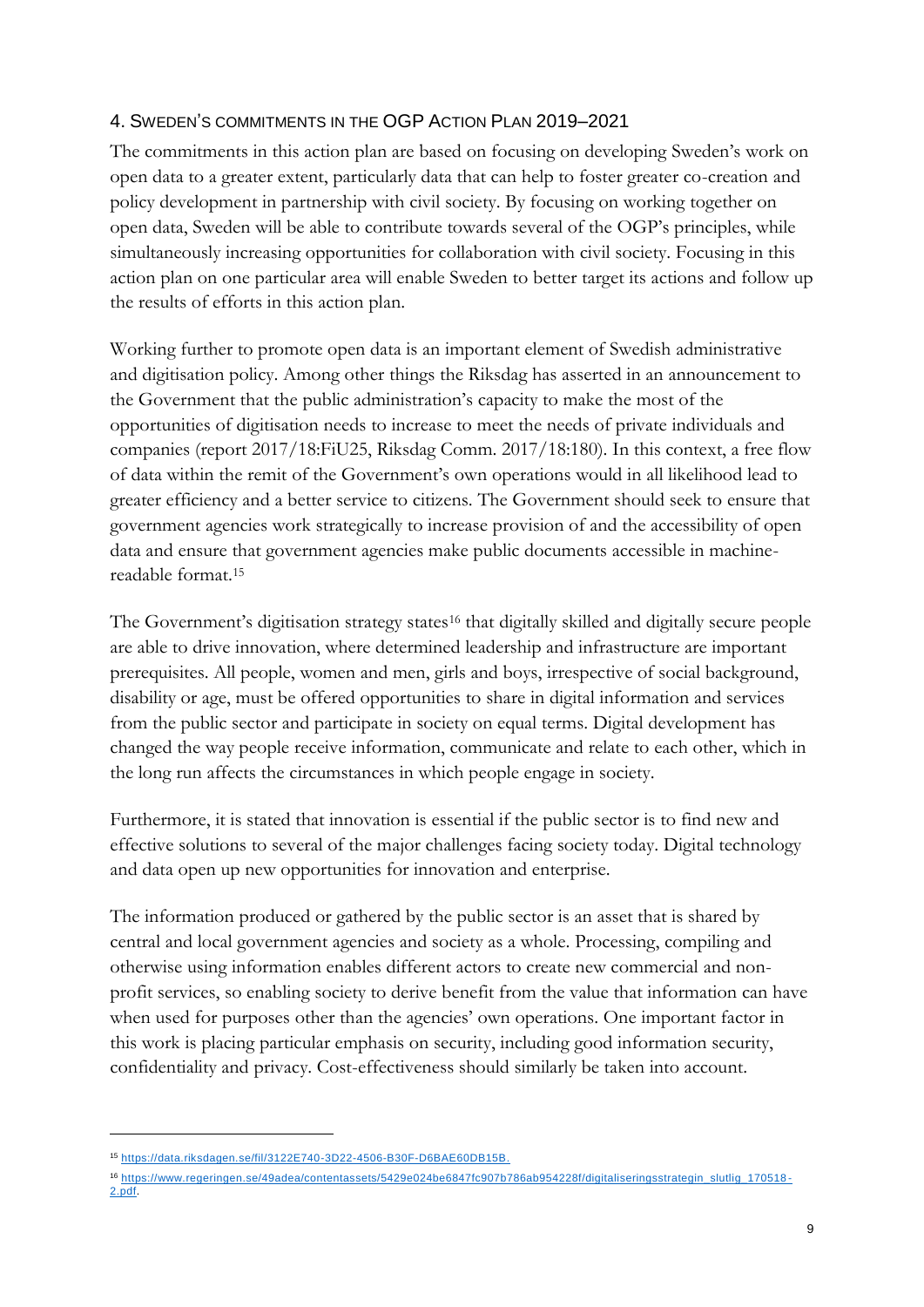A number of steps have already been taken in this direction. Among other things, in September 2018 the Government set up the Agency for Digital Government (DIGG), which has responsibility for coordinating and supporting digitisation across government administration with the aim of making the public sector more effective and fit-for-purpose. The agency's remit includes taking responsibility for digital infrastructure across administrations, assisting the Government in expanding digitisation of public services and monitoring and analysing digital development.

In line with its instructions, DIGG is also tasked with promoting open and data-driven innovation, making open data accessible and encouraging the wider use of public sector documents. DIGG also works to improve access by ensuring that information and services provided digitally by the public sector are accessible to all irrespective of disability.

To foster collaboration with society on data-driven innovation, open platforms are used such as opendata.se, challengesgov.se and dreamforsweden.com, which enable collaboration and dialogue between public and private actors on data-driven co-creation of public benefit. Initiatives such as Hack for Sweden are examples of events that enable and coordinate innovation processes in the public sector and incorporate elements of co-creation. About 35 government agencies have joined forces to work together on the event, and this year Hack for Sweden brought together almost a thousand participants, 420 of whom were developers, with others drawn from other occupations and backgrounds.

Another example of success with open data is Trafiklab<sup>17</sup>, in which several popular applications have been created based on open data. Sweden's innovation agency Vinnova has also funded a number of data-driven labs in which work on data-driven innovation has taken off. Interest is increasing year on year and several initiatives are emerging at local and regional level.

However, much remains to be done if open data is to achieve its potential as a strategic resource in a digitised Sweden, not least to encourage civil society efforts on this issue. To encourage work on open data and improve opportunities for co-creation with civil society, Sweden makes four specific commitments below as part of the OGP Action Plan. The views obtained in Isaksson and Novak's survey have thus been taken into account and incorporated in Sweden's commitments to the greatest possible extent. Due to the practical structure of the dialogue meetings, however, direct feedback on the views obtained has not been able to be provided to the civil society actors involved.

# <span id="page-9-0"></span>**Commitment 1: A national open data action plan**

One common issue raised in all the studies carried out is that there is no national coordinated approach to open data and how Sweden should be working to develop it. As part of a wider whole of strategic data management, an open data action plan is therefore fundamental to

<sup>17</sup> [https://www.trafiklab.se/.](https://www.trafiklab.se/)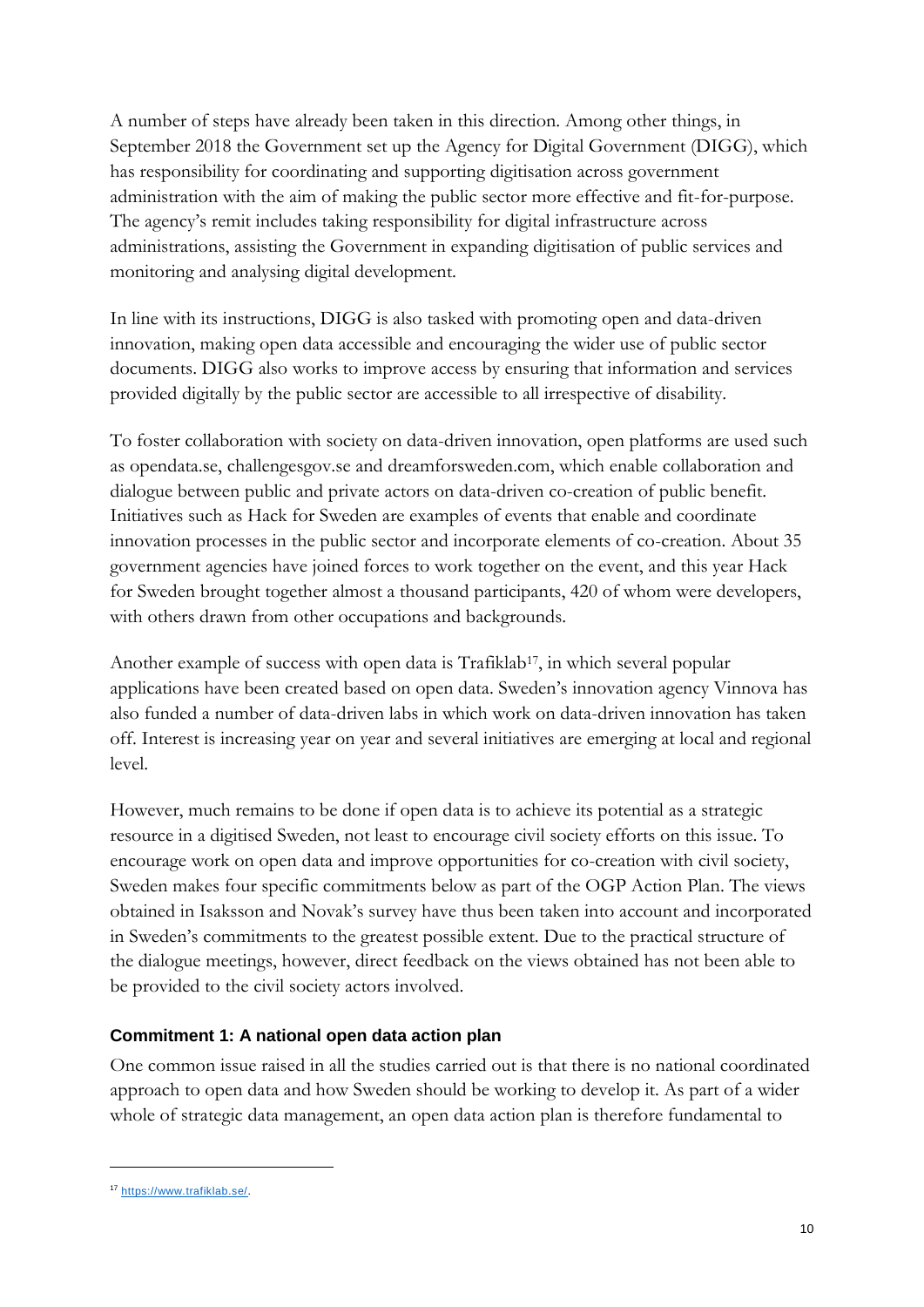working on this issue. This is also one of the most important recommendations regarding commitments in the OGP Action Plan submitted in Isaksson and Novak's report.

As stated by OGP, open data is the cornerstone of open, collaborative administration. To demonstrate the Government's ambitions with open data, Sweden must therefore draw up a national open data action plan. This task has been given to DIGG, which is to produce a proposed action plan for making open data more accessible and using it more widely on the basis of the OECD's OURdata index.

In addition to strategically developing the issue, an action plan will also aid transparency in that it will clearly set out how the Government is prioritising and working with open data.

- Responsible actor: Agency for Digital Government (DIGG). Report to be submitted by: March 31<sup>st</sup>, 2020.
- Other actors: Government Offices of Sweden (Ministry of Infrastructure).
- Contributes towards OGP principles: Transparency, Technology and Innovation.

#### <span id="page-10-0"></span>**Commitment 2: Make open data that can best benefit society accessible**

As a first step and as a way for the public sector to lead the way, government bodies should be appointed to make such data that is considered to have high potential in terms of development, innovation, collaboration and commercial exploitation as accessible as possible. Collaboration with civil society forms part of this commitment, including representatives from civil society joining DIGG's reference group to conduct a needs analysis and to survey impacts at opendata.se. This work will be launched with three workshops in late summer 2019.

The Government has tasked DIGG with particularly promoting data domains with major potential (I2019/01416/DF, I2019/01020/DF). Within this remit, the agency is initially to prioritise data in the following areas: traffic, labour market, health, geodata and open research data. The work is to be carried out in dialogue and consultation with a range of agencies and other actors affected, including sectoral agencies responsible for these areas and the Swedish Association of Local Authorities and Regions (SALAR). DIGG must also take into account the Swedish Research Council's work on open research data and Vinnova's work on open innovation. As well as increasing the capacity of the public sector to make open data accessible, DIGG is also to develop support and guidelines particularly geared towards the needs of those making further use of the data.

- Responsible actor: Agency for Digital Government (DIGG).
- Report to be submitted by: January 31<sup>st</sup>, 2021.
- Contributes towards OGP principles: Transparency, Technology and Innovation.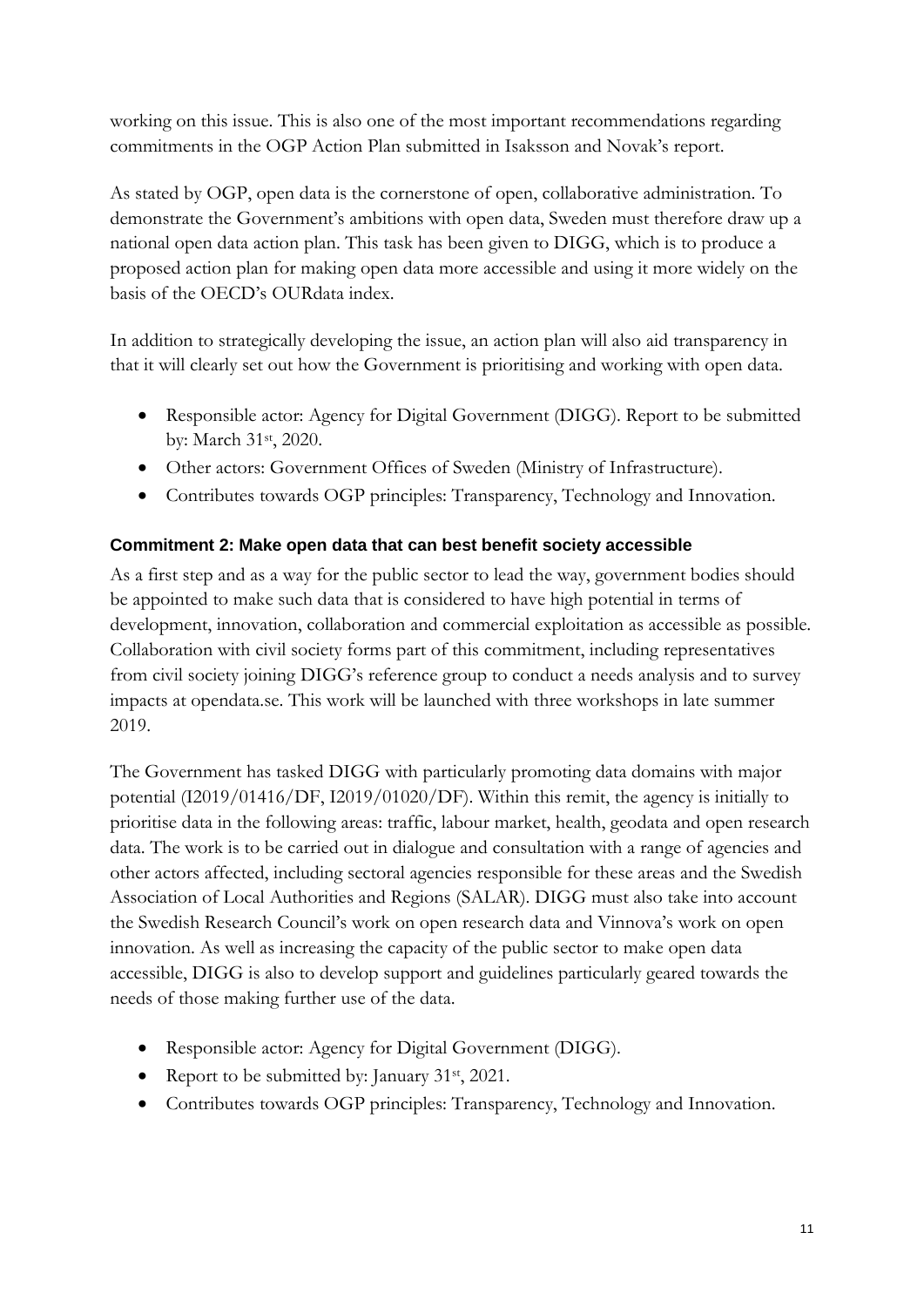## <span id="page-11-0"></span>**Commitment 3: Promote capacity for open and data-driven innovation in collaboration between research, business and civil society**

It is especially important that the data that is made available also contributes practically towards public benefit. Civil society, which has very deep and broad expertise in its specialist areas, may thus need additional initiatives to fully be able to leverage the resource that open data represents. Appropriate forms of collaboration are an important aspect in this respect, for example. It is also important to consider the role this plays in developing government policy. Enabling civil society to leverage open data to create a greater platform for analysis and expertise in its specialist areas opens greater opportunities for civil society to come up with proposed policies and initiatives.

It is also important that this type of innovation is not promoted for only one sector. DIGG has therefore been commissioned to increase the capacity of the public sector to conduct open and data-driven innovation in collaboration between research, industry and civil society. DIGG is to trial the platform for open and data-driven innovation developed by the Swedish Agency for Economic and Regional Growth: challengesgov.se, and to carry out communication and promotion initiatives that seek to increase participation from start-ups, small and medium-sized companies, civil society and other actors, e.g. international actors, on the platform for open and data-driven innovation.

- Responsible actor: Agency for Digital Government (DIGG).
- Report to be submitted by: January 31<sup>st</sup>, 2021.

 $\overline{a}$ 

• Contributes towards OGP principles: Transparency, Technology and Innovation.

# <span id="page-11-1"></span>**Commitment 4: Dialogue with civil society on the opportunities of digitisation, open data and collaboration**

One particular aspect of OGP is precisely the promotion of open and transparent dialogue with civil society and citizens. In a specific communication, the Government has asserted that Swedish civil society is fundamentally stable and that Swedish policy has helped to improve the conditions in which civil society organisations operate, but that Sweden also has challenges that must be taken seriously, including a lack of public sector awareness of civil society and its conditions.<sup>18</sup> Conducting an open dialogue between the Government Offices of Sweden and civil society representatives thus strengthens our OGP commitments and demonstrates the Government's desire for collaboration on this issue. It is also necessary to conduct a dialogue with civil society in order to incorporate a citizen and user-centred perspective in work going forwards. It is naturally important that input and opinions have been received ahead of drawing up the OGP Action Plan, but it is at least as urgent, if not more so, to engage in an ongoing dialogue with civil society in order to pick up on its needs in practical work in the future.

<sup>&</sup>lt;sup>18</sup> En politik för engagemang – långsiktighet och oberoende för civilsamhället (A policy for engagement – a long-term approach and independence for civil society), Government Communication 2017/18:246.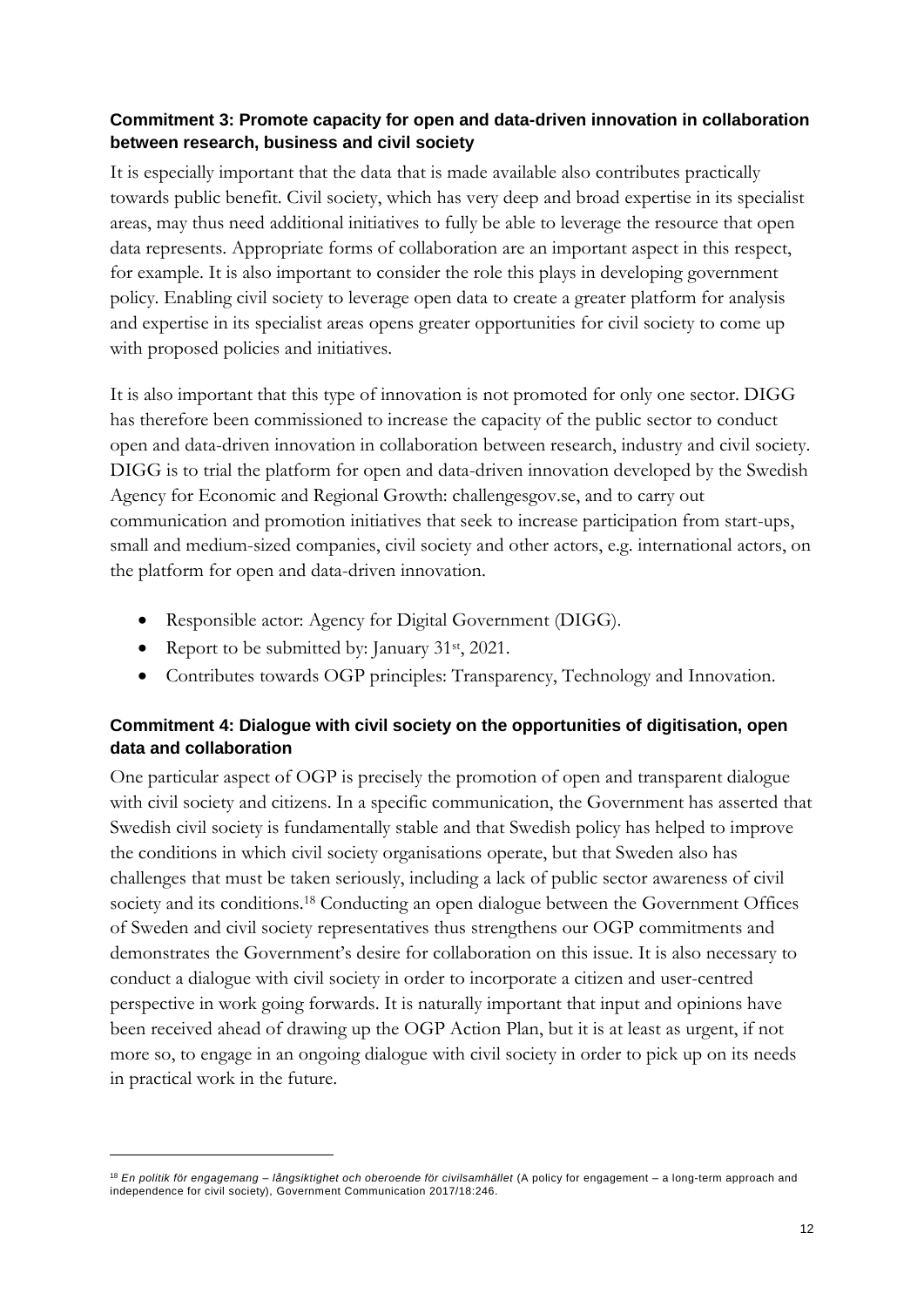The Government has developed and implemented a specific method for different forms of dialogue with civil society known as *sakråd*, i.e. a focussed discussion seeking to improve the Government's underlying decision-making data and improve coordination between ministries in dialogue with civil society. The Government has also worked with civil society organisations to reach agreement on dialogue and consultation between the Government and civil society organisations at national level. The agreement operates under the name *Nationellt organ för dialog och samråd mellan regeringen och det civila samhället* (National body for dialogue and consultation between the Government and civil society) (NOD). NOD aims to solve problems together and supplement existing dialogue structures, including a formalised dialogue format with civil society called *Partsgemensamt forum* (Joint-party forum) (PGF). In PGF the dialogue itself is key. The intention is for the discussions to help to develop political work to improve conditions for civil society organisations so that they can give people a voice, provide services to their members and provide welfare services.<sup>19</sup>

Twice per calendar year, the State is to invite participants to a relevant dialogue in such formalised focussed discussions to obtain civil society input on the opportunities and challenges of digitisation, especially linked to open data, innovation and collaboration. The dialogue meetings must be documented. A final report with results, a summary and lessons learned from the dialogues must be drawn up by the Ministry of Infrastructure.

- Responsible actor: Government Offices of Sweden (Ministry of Infrastructure).
- Other actors: Ministry of Culture, DIGG and other government agencies and organisations affected.
- Report to be submitted by: December 15<sup>th</sup>, 2021.
- Contributes towards OGP principles: Transparency, Technology and Innovation, Participation.

#### **Summary**

 $\overline{a}$ 

These initiatives see the Government creating further transparency and predictability in work on open data, increasing access to data that can best be leveraged to benefit society, promoting the work of civil society and other actors to make further use of data, and holding dialogues with civil society on opportunities for collaboration and policy development with the help of open data. Several steps have already been taken and the Government is now continuing its work to jointly create greater benefit and more added value for Swedish society.

<sup>&</sup>lt;sup>19</sup> En politik för engagemang – långsiktighet och oberoende för civilsamhället (A policy for engagement – a long-term approach and independence for civil society), Government Communication 2017/18:246.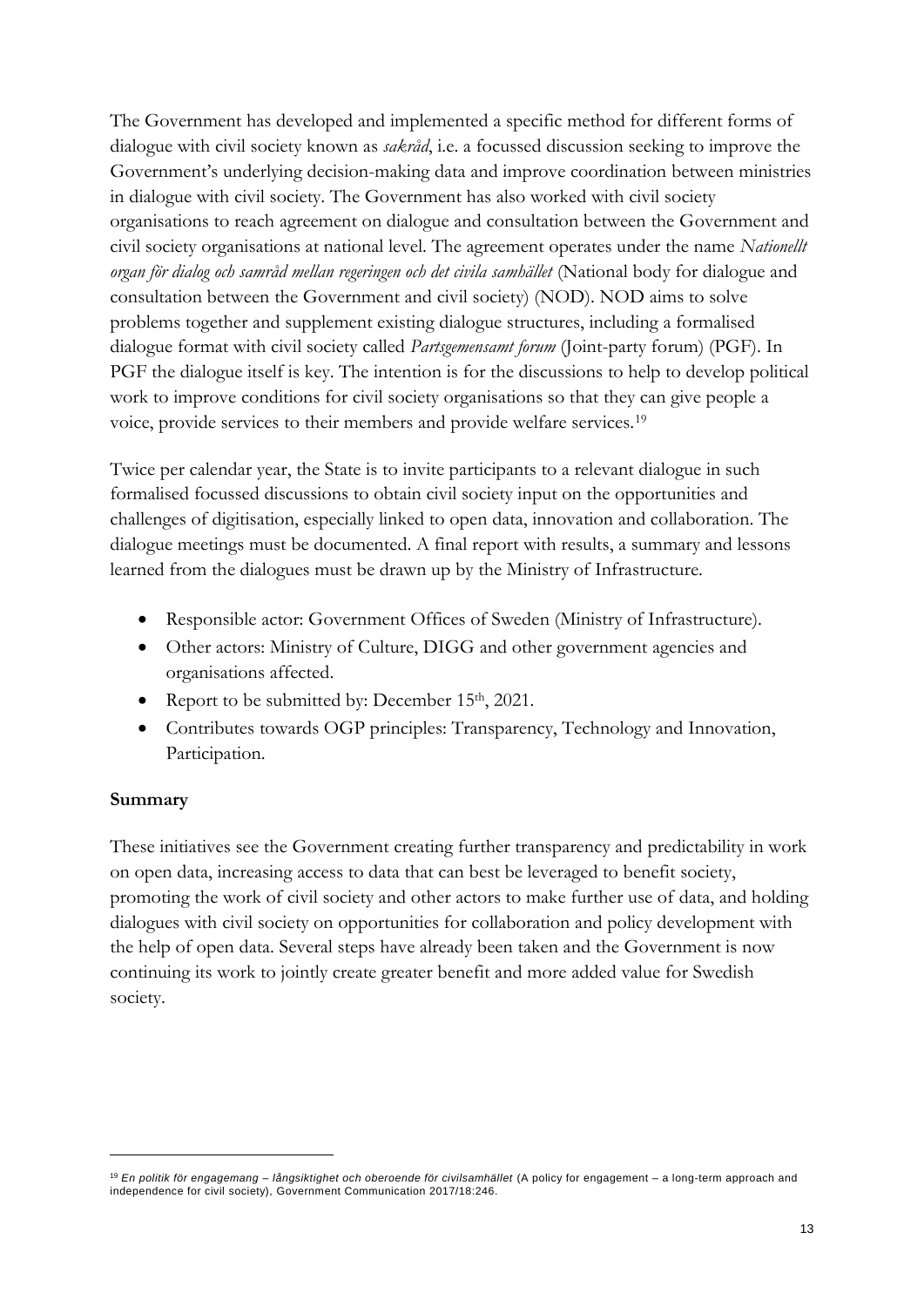#### <span id="page-13-0"></span>5. OTHER INITIATIVES CONTRIBUTING TOWARDS OGP

In this Action Plan, Sweden has chosen the theme of open data. At the same time, however, initiatives and efforts are in progress in other areas that fall well within the bounds of a sustainable, open, innovative and inclusive society. These efforts were not initiated due to OGP membership *per se* but nevertheless contribute towards the objectives and principles of OGP. This section reports on examples of other initiatives taken by the Government. It should be pointed out that this is only a selection and not a comprehensive picture of all the work being carried out in Sweden to create a long-term sustainable society in these areas.

# <span id="page-13-1"></span>**5.1 Digital development, innovation and participation**

# **Artificial intelligence**

The Government has tasked DIGG with improving the capacity of the public administration to use artificial intelligence (AI). Particular focus is to be placed on security, including good information security, confidentiality and privacy. DIGG is to survey the public development initiatives that apply relevant AI solutions, analyse the capacities that the public administration currently has at its disposal which are necessary for developing fit-for-purpose AI solutions and those that are lacking, and set up a reference group for data-driven innovation and AI in the public sector. The Government has also commissioned Statistics Sweden to survey the use of AI and to survey the analysis of large amounts of data in companies and public administration, including the university and higher education sector in Sweden. The survey is to incorporate shedding light on variation in the use of AI and include an analysis of large amounts of data in and between sectors and industries as well as the factors affecting usage. Statistics Sweden is to perform this task in close dialogue with Vinnova, DIGG, the Swedish Agency for Growth Policy Analysis and SALAR. AI is a rapidly growing area of technology with great potential for developing a sustainable welfare sector, among other things. In 2018 the Government tasked Chalmers University of Technology to work with the University of Gothenburg, KTH Royal Institute of Technology, Linköping University, Lund University, Umeå University and Örebro University to establish a knowledge platform for AI. These education institutions are additionally to develop education initiatives and related activities in education and research that are significant to developing AI.

# **The capacity of small and medium-sized companies to use data as a strategic resource**

The Government has tasked the Swedish Agency for Economic and Regional Growth with surveying conditions for increasing the capacity of SMEs to use data strategically, including which sectors have the greatest potential to develop work with data and exploit its potential. The Swedish Agency for Economic and Regional Growth is also to boost capacity to use data as a strategic resource through knowledge-building initiatives. This also supplements previous assignments to carry out a digitisation boost geared towards small and medium-sized industrial companies and industry-related service companies as well as a robotics boost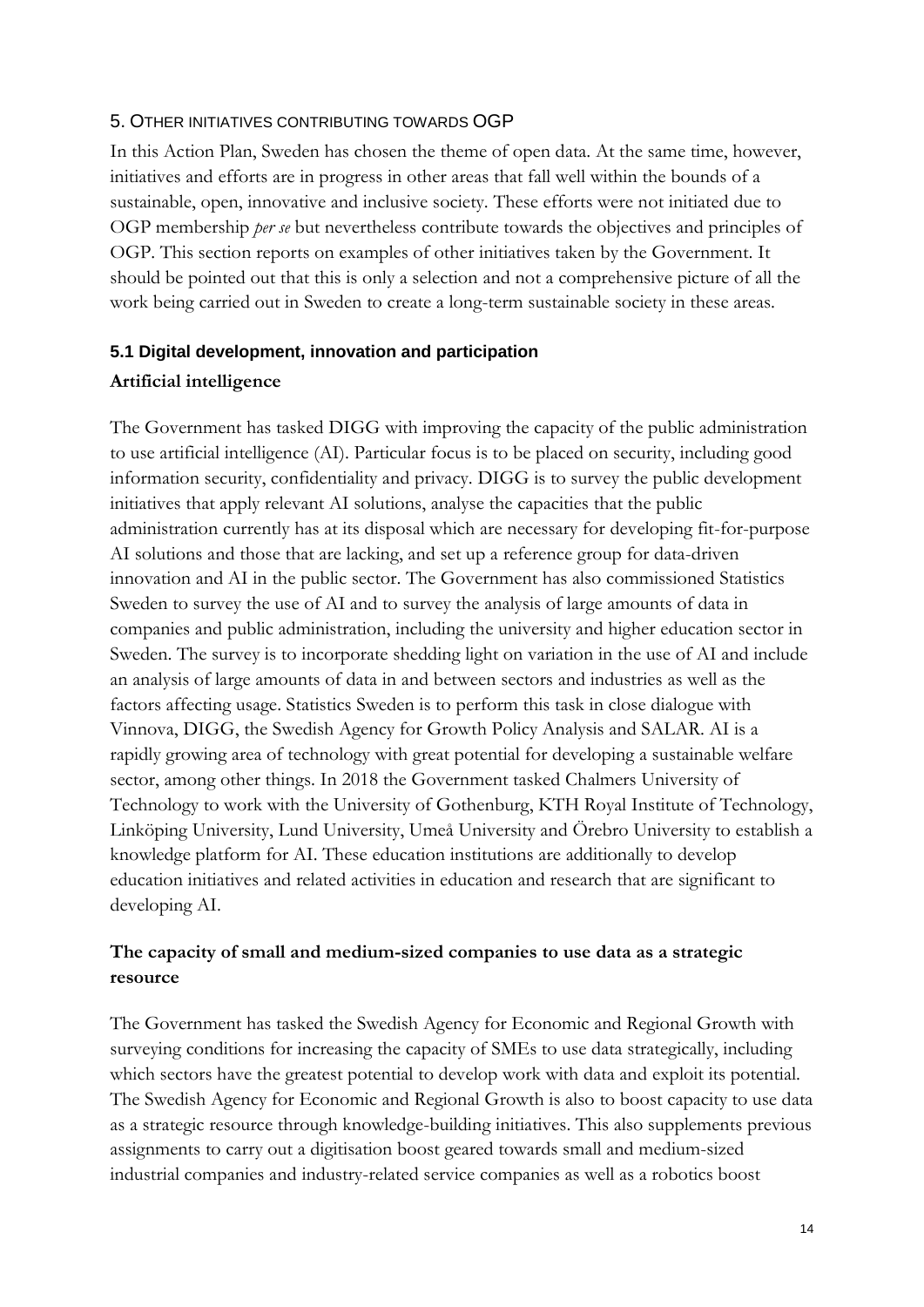geared towards small and medium-sized industrial companies. The work includes exploiting synergies with the Swedish Agency for Economic and Regional Growth's work on developing and running a programme to increase the knowledge of management teams and directors of small companies on how their companies can draw on the opportunities of digitisation.

## **Basic data and secure exchange of electronic information**

The Government has decided on two Government mandates to increase standardisation of what is termed basic data and make exchanging information in the public sector more secure and more efficient. In the long term, these efforts are to lead to data on the population register, companies and properties, for example, only having to be submitted once, making it easier for public and private actors to exchange information. DIGG has been given responsibility for both of these issues, which involve collaboration between several government agencies.

#### **User council to increase digital participation for people with disabilities**

The Government has tasked the Swedish Post and Telecom Authority (PTS) with setting up user councils. The purpose of the user councils is to increase knowledge of current needs of and obstacles encountered by people with different kinds of disabilities, to ensure that people with disabilities gain access to IT, electronic communications and electronic services on equal terms as others and to identify relevant measures to increase digital participation. The size of the user councils and their composition may vary depending on the context and purpose. PTS is to appoint representatives on the user councils and decide what purpose a particular user council is to fulfil within the overarching purpose of the councils as a whole.

# **Additional grants for greater digital participation and grants to pass on successful digital participation concepts**

The Government has granted the Digidel network funding for a central campaign organisation working to improve digital participation. The majority of participants at events run by the Digidel network are older people and the majority of these are women; groups that participate less digitally than others. The Government has also provided financial grants to the Swedish Internet Foundation. The intention is for the foundation to encourage and assist municipalities in setting up easily accessible, physical, staffed Digidel Centers. These are aimed at improving the opportunities of people living in the municipalities to increase their digital skills and to gain help with digital services and technologies so that they are actively able to choose digital alternatives. Digidel Centers are established in partnership with the municipalities.

# **Digitisation coordinators – investment in strengthening strategic digitisation work in regional growth**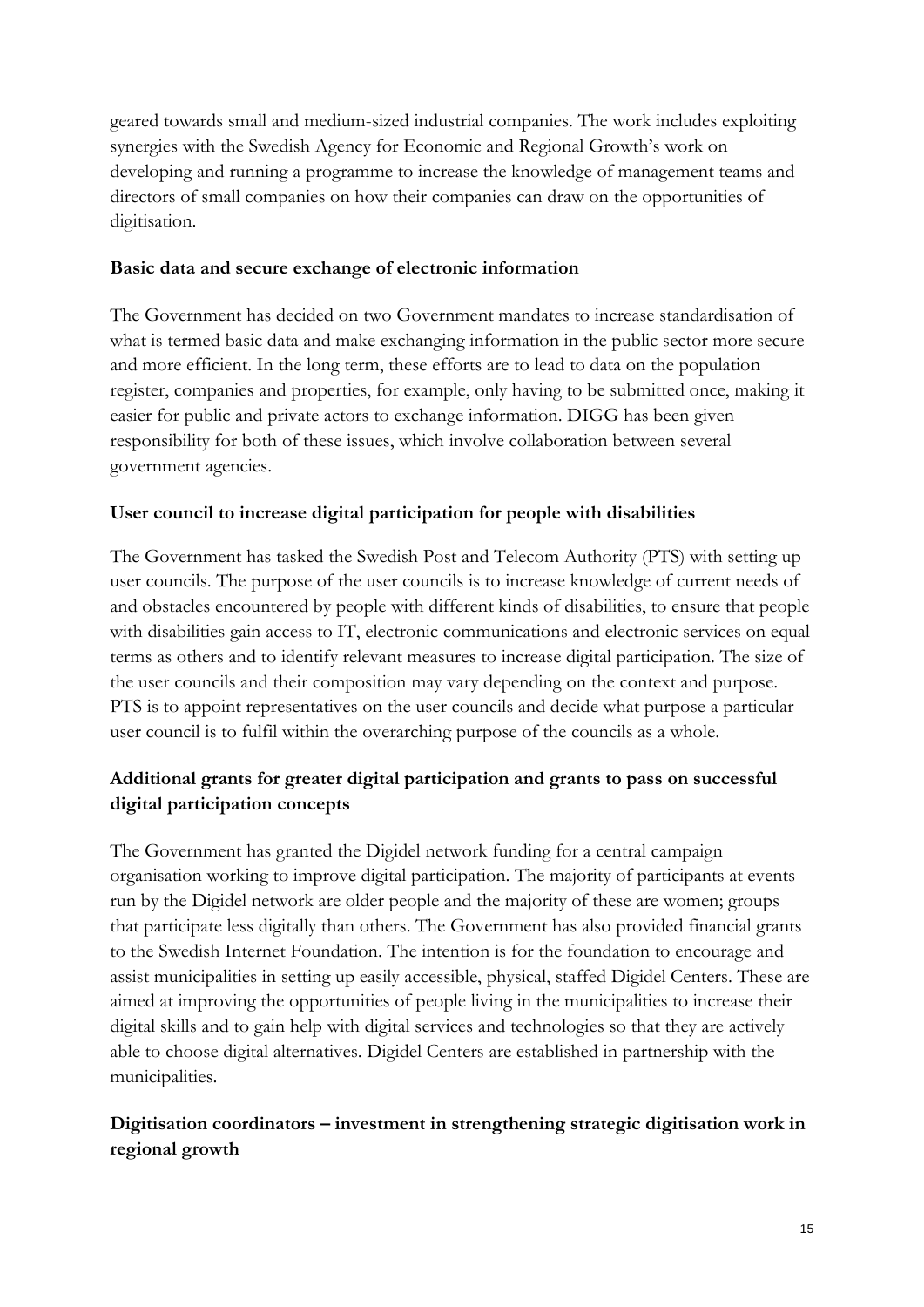The Government has made a three-year investment (2018–2020) to enable regional digitisation coordinators to be set up at actors with responsibility for regional development. The coordinators must contribute towards overarching and strategic coordination and collaboration between relevant actors to promote and make the most of digitisation in regional growth efforts. The Government has also tasked the Swedish Agency for Economic and Regional Growth with setting up a support function for the regional digitisation coordinators. The support function is to act as a national contact point for the coordinators and take responsibility for setting up a network of coordinators, skills development, advice and reporting.

#### **Innovation competitions and development projects**

The Government is allocating funding to PTS to run innovation competitions. The aim is to produce solutions that encourage more people to derive benefit from the opportunities of digitisation irrespective of disability. The winning projects will be allocated up to SEK three million each in funding. An important criterion set by PTS is that people from the target groups are included in user-testing during the course of the project. The innovation competition has been run at least once a year since 2010 and is open to companies and other organisations who apply with service and product development projects or studies in electronic communication. The Government also allocates funding to PTS to provide support to services of general economic interest to organisations running training courses to teach people with special needs to use IT and electronic services so as to integrate vulnerable groups in society. The aim is to produce solutions that encourage more people to derive benefit from the opportunities of digitisation irrespective of disability or circumstances.

#### <span id="page-15-0"></span>**5.2 Health and medical care**

#### **The Government's Patient Council**

In April 2018 the Government decided to set up a Patient Council to serve as a dialogue forum on relevant health and medical care issues. The purpose of the Patient Council is to deepen and broaden the Government's knowledge and perspective on various issues concerning patients' interests. The dialogue is to make it easier and more efficient to obtain information and for the Government and the organisations to communicate and help to better coordinate contact between the ministry and these organisations. The council is headed by the Minister for Social Affairs and will meet two to four times a year.

#### **Patient and user council at the Swedish Agency for Health and Care Services Analysis**

In line with its instructions, the Swedish Agency for Health and Care Services Analysis has a Patient Council. The council helps the agency to identify relevant areas for analysis and examination. The council is appointed by the agency's board and comprises about 20 people from patient and user organisations and patient boards.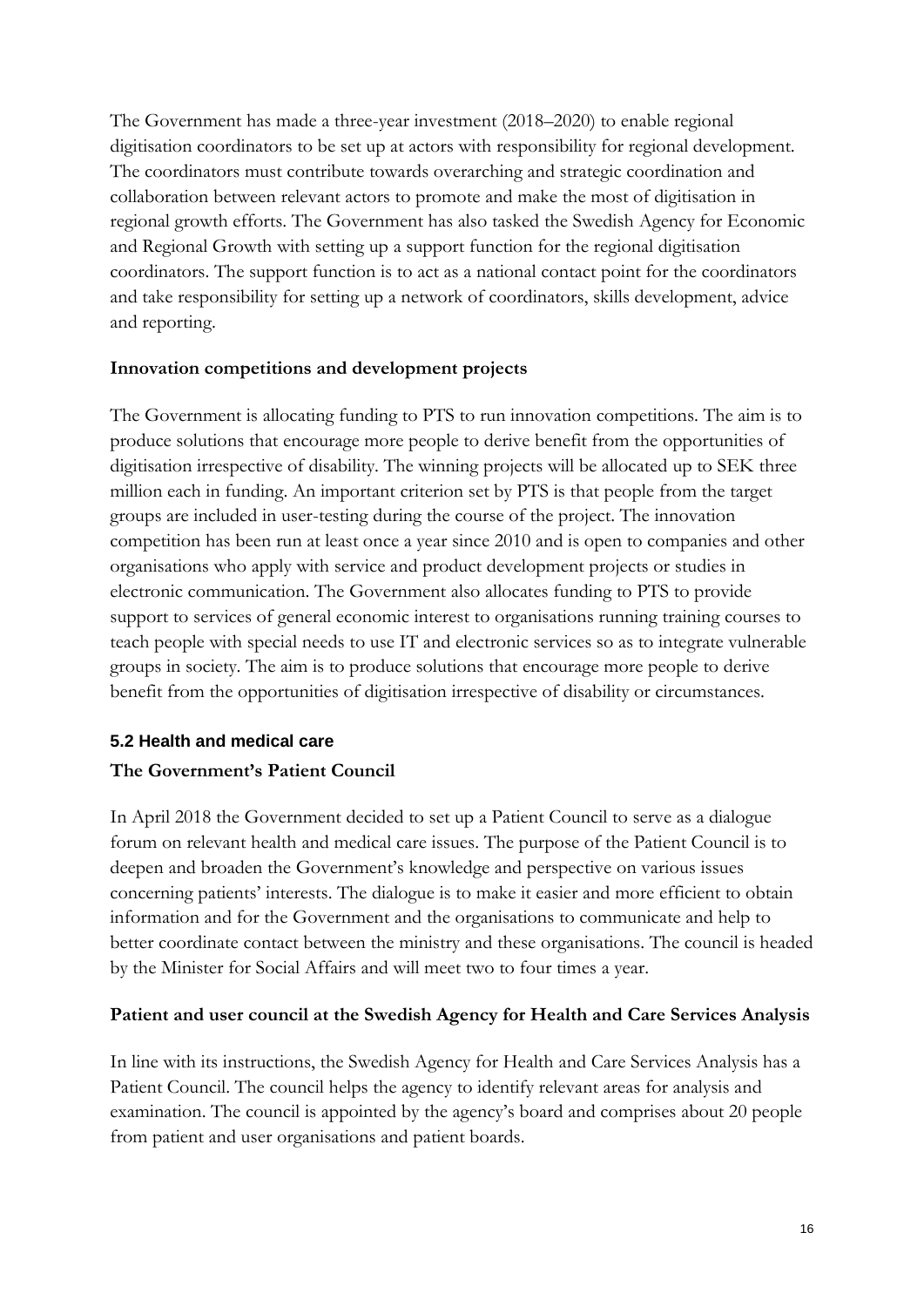# **The Medical Products Agency's patient and consumer council**

The Medical Products Agency's patient and consumer council is how the agency works in dialogue with patients and consumers to expand the Medical Products Agency's expertise on patients' and consumers' experiences of and view of illness in relation to their use of medical products and medical devices and to facilitate better targeted and more effective communication to patients and consumers from the Medical Products Agency. This increases the Agency's openness and accessibility for patients and consumers and increases patients' and consumers' understanding of the Medical Products Agency's entire remit and operations. The Medical Products Agency joins eight other agencies in the Committee for Knowledge-Based Guidance regarding health care and social services. This committee addresses strategically important questions that contribute towards government governance with knowledge being coordinated and the right knowledge reaching providers and professionals on their own terms. This knowledge contributes towards good quality in care to benefit patients and users.

#### **Open data from the National Board of Health and Welfare**

The National Board of Health and Welfare works with data that is to be made available for further use. The purpose of publishing data as open structured data is to improve opportunities for users to use the National Board of Health and Welfare's different products. Users are, for example, decision makers and care staff in municipalities and county councils. Other bodies, for example, such as suppliers of patient data systems or app developers are potential users.

# <span id="page-16-0"></span>**5.3 The environment and sustainability IUCN Committee**

The International Union for Conservation of Nature (IUCN) is a member organisation comprising organisations from the public sector and civil society with the aim of providing information and tools that make it possible to work together to develop civil society, the economy and nature conservation. As a member of the organisation, Sweden has set up a national IUCN committee and further developed cooperation with civil society partly by introducing a deposit system for the participating organisations engaged with the environment and sustainable development. Furthermore, democracy and political questions can be developed further through the committee due to the involvement of all social sectors, including civil society, academia, government agencies and involved individuals.

#### <span id="page-16-1"></span>**5.4 Openness, democracy and good administration**

#### **Strategy for a strong democracy**

In the Government's strategy for a strong democracy decided in 2018, the Government sheds light on the challenges that democracy faces today and sets out priorities for democracy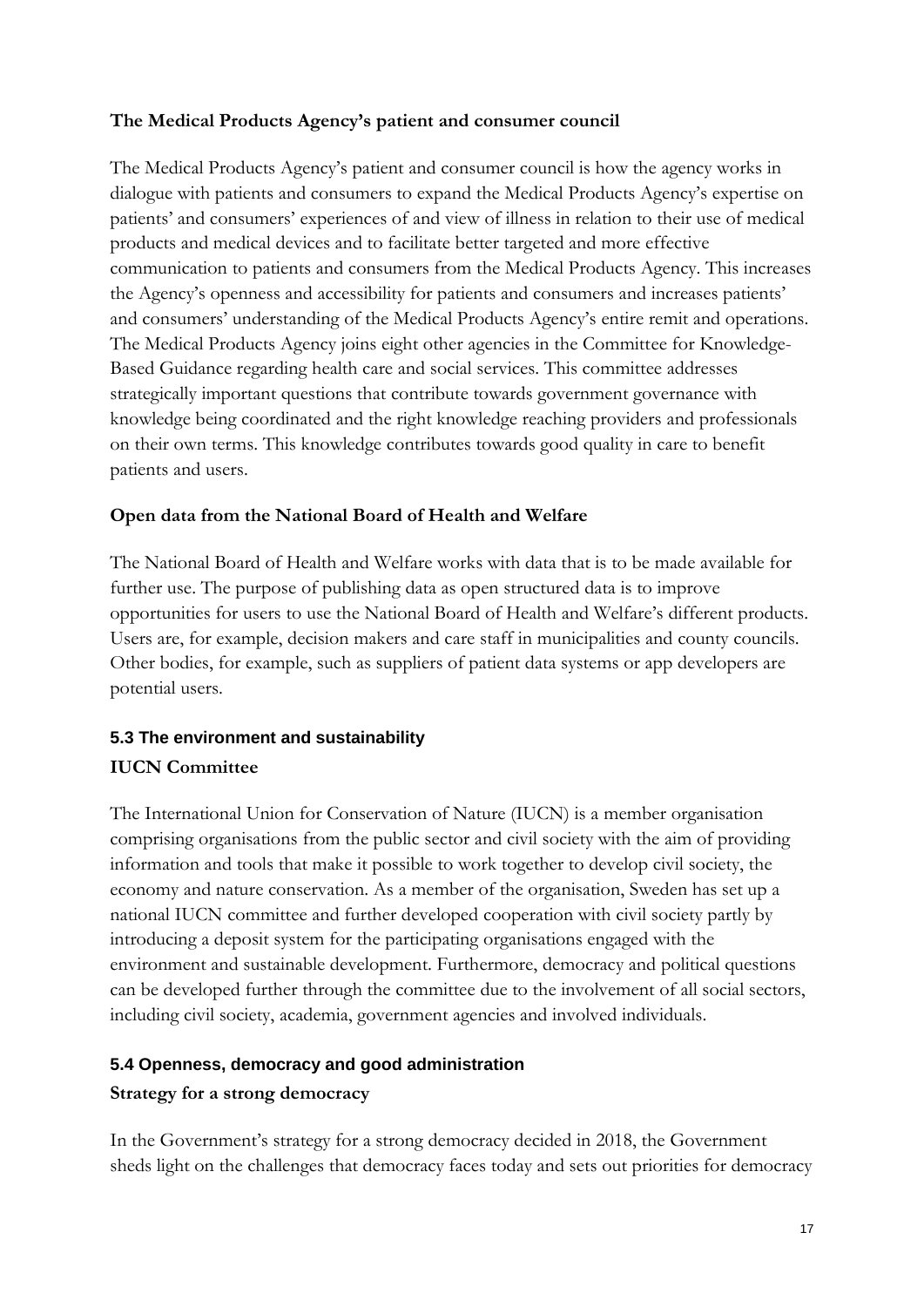policy. The strategy begins by reviewing Sweden's current situation in terms of democracy. Swedish democracy is strong and is well placed to continue developing. The strategy then describes changes in the wider world that are affecting Swedish democracy, such as a more globalised economy, growing international migration and ever more rapid digitisation. In the light of the surrounding changes, the Government judges that it is particularly important to address three challenges to democracy: democratic exclusion, threatened democratic conversation and anti-democratic actors challenging Swedish democracy. The Government takes a holistic approach to ongoing and future interventions to protect and strengthen democracy: promote – more people must engage with democracy; establish – more people must understand and practise democracy; and defend – more people must stand up for democracy.

# **The Government's action plan Defending free speech – measures to protect journalists, elected representatives and artists from exposure to threats and hatred**

In 2017, the Government decided on the action plan Defending free speech – measures to protect journalists, elected representatives and artists from exposure to threats and hatred, focusing on three key areas: deeper knowledge, support to all those exposed to threats and hatred and a stronger judicial system. In producing the action plan, the Government invited in key actors to a number of round-table conversations. The purpose was to gather in experiences and knowledge on vulnerability to threats and hate from agencies, industry and stakeholder organisations and media companies and to share their needs analysis regarding these measures. The dialogue with key actors continued even after the action plan was decided.

# **No Hate Speech Movement**

The Swedish Media Council works to empower children and young people as informed media users and protect them from harmful media influences. As charged by the Government, the Swedish Media Council is running the No Hate Speech Movement campaign, with the aim of raising awareness of racism and similar forms of hostility on the internet up to 2020. The campaign aims to increase awareness of racism and similar forms of hostility on the internet among children and young people. It also seeks to strengthen children and young people's capacity to use their freedom of speech and respect human rights and gender equality and stimulate critical thinking in the use of the media. The agency is to ensure that the campaign reaches children and young people with cognitive and intellectual disabilities.

# **Inquiry on a national effort for media and information literacy and the democratic conversation**

In 2018 the Government decided on the terms of reference National effort for media and information literacy (MIL) and the democratic conversation (ToR 2018:88). The mandate involves an Inquiry Chair working with other actors on outward-facing initiatives to increase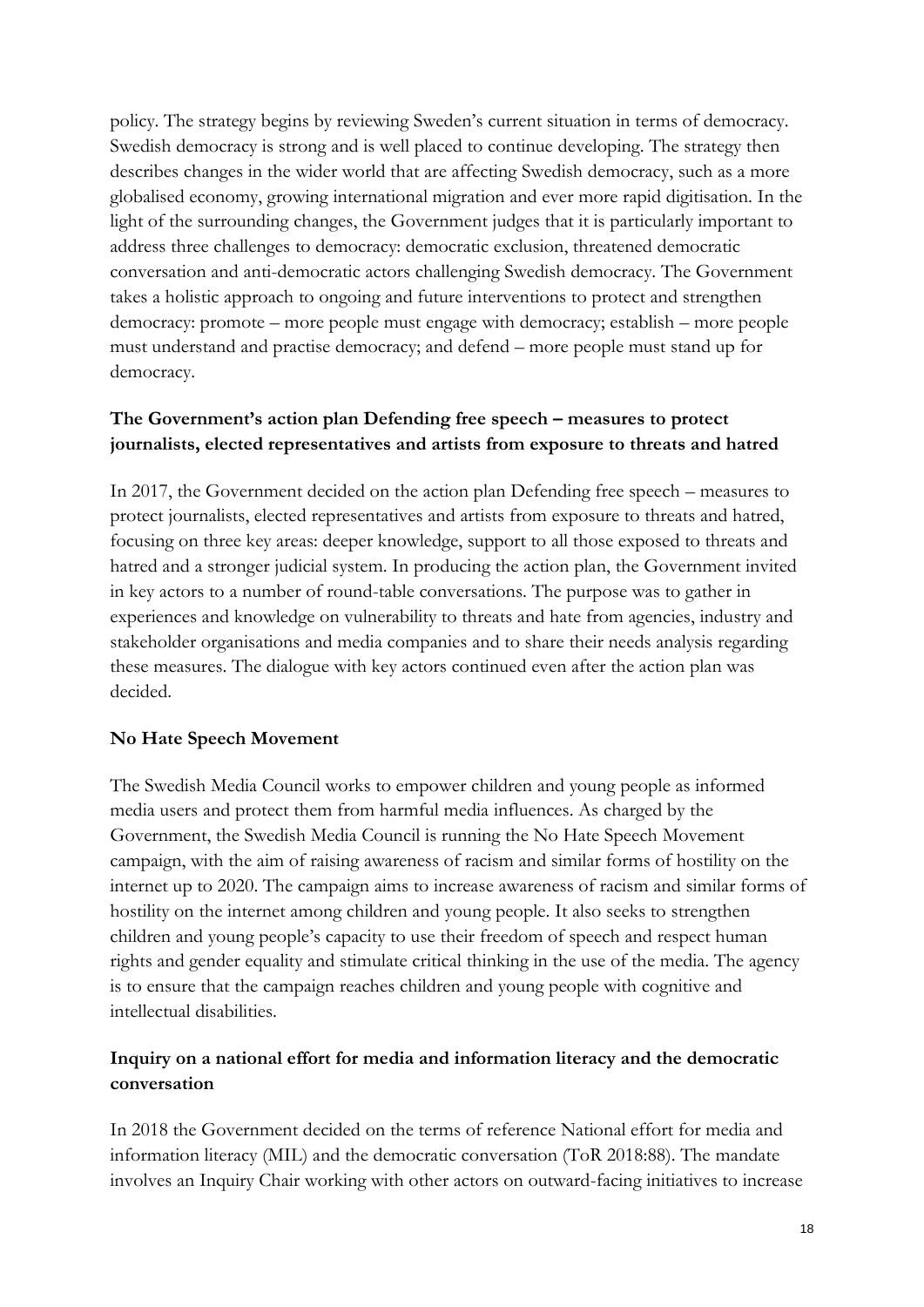people's resistance to disinformation, propaganda and online hate. The mandate includes supplementing, reinforcing and spreading awareness of ongoing MIL initiatives, spreading good examples of methods that prevent and counteract disinformation, propaganda and online hate, compiling and spreading knowledge of the importance of digital environments for participation and involvement in democracy, identifying knowledge gaps and analysing the need to continue initiatives in dialogue with actors affected.

# **Agreement between the Government and the Swedish Association of Local Authorities and Regions (SALAR) on a knowledge boost for greater digital expertise in the leadership of municipalities and county councils in the period 2018–2020.**

The aim of the knowledge boost is to increase the digital skills of the leadership of municipalities and county councils. Leadership refers to politicians, leading civil servants and other key individuals in municipalities and county councils. The purpose is to increase their capacity to make the most of the opportunities of digitisation, tackle its challenges and increase the pace of modernisation of welfare and the public sector. The knowledge boost is to contribute to greater efficiency and quality in the operations of municipalities and county councils themselves, and in their services to citizens and companies.

# **Good administrative culture**

According to the objective of administrative policy, the state administration is to have welldeveloped quality, service and accessibility. This demands that agencies have a way of working that, as far as possible in the light of different data protection requirements, is characterised by openness. This in turn contributes to reduced risks of behaviours that harm trust and of corruption. For many years Sweden has had a good international reputation when it comes to the lack of corruption in public administration and a number of initiatives have been taken to promote a good administrative culture. These include setting up a special anti-corruption network and tasking the Delegation for Trust-Based Public Management with submitting proposals on how and when compulsory introductory training for State employees can be introduced (ToR 2019:06).

# **Skills supply**

The Swedish Agency for Government Employers has been tasked with publishing all government administration vacancies on their website as part of the state being an open and gender-equal employer. This is a way to market the state as an employer and to promote skills supply in the public sector.

#### **Public statistics**

Striving for greater openness and transparency may look different depending on the nature and character of the public activity concerned. Statistics Sweden has special responsibility for official statistics with the aim of producing good quality statistics that are accessible to users.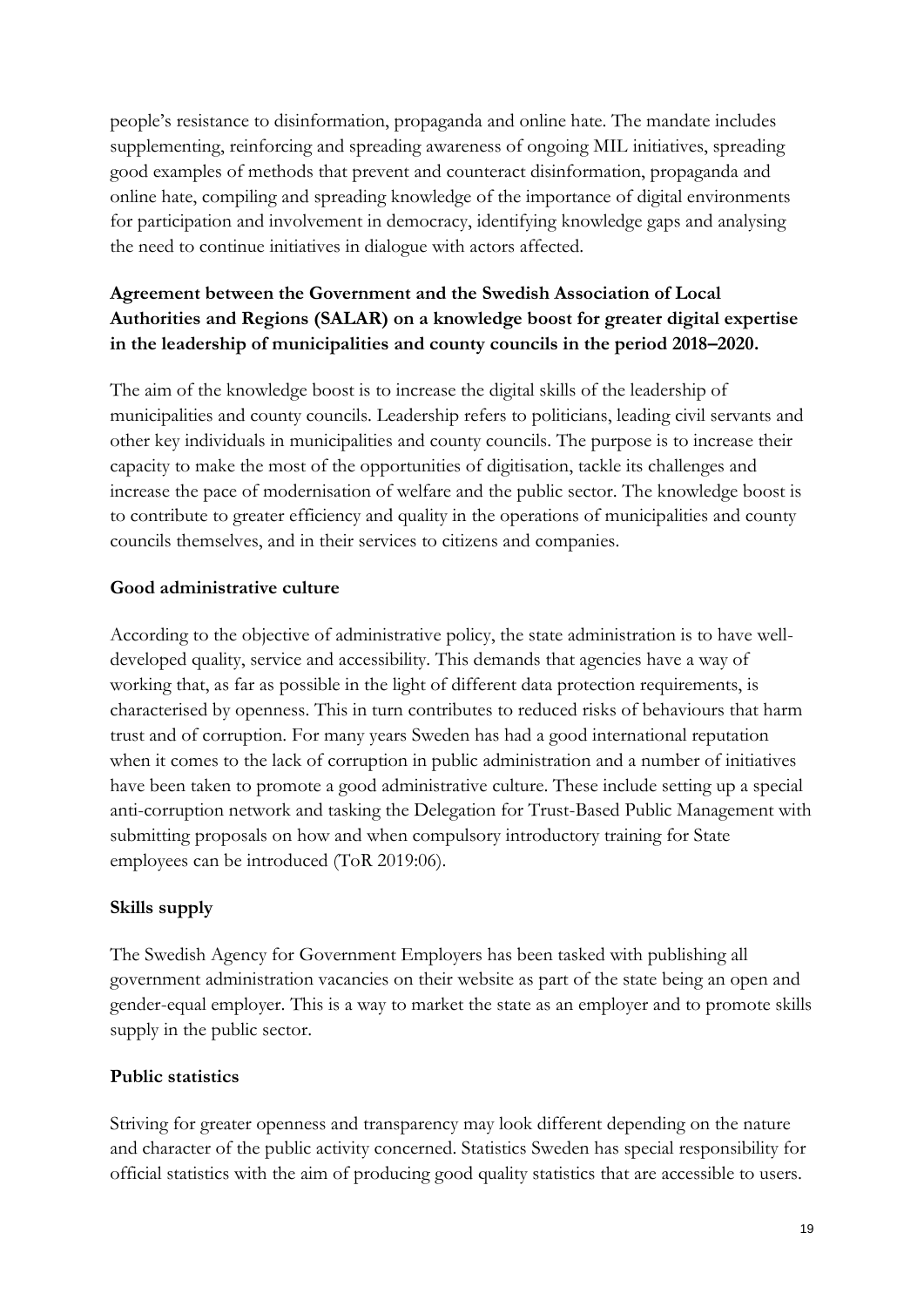The costs of submitting information must fall and the production of statistics must be effective. Access to statistics is measured partly by measuring the number of visits to the statistics database on the agency's website.

# <span id="page-19-0"></span>**5.5 Involvement of non-profit organisations and consumer issues Committee on a clear definition of non-profit actors in the welfare system**

Since 2010, the goal of civil society policy has been to make it easier for civil society to contribute to social development and welfare. Civil society includes non-profit organisations that operate as actors in welfare. There has been a trend towards a reduction in the proportion of non-profit actors among providers of welfare services, due to the fact that the number of commercial actors has grown considerably while the number of non-profit actors has not increased at the same rate. In some sectors the number of non-profit actors has fallen. The Government has appointed a committee to produce a clear definition of nonprofit actors which will be used to identify and distinguish these from other actors in the welfare system and other associated publicly funded or subsidised operations (dir. 2018:46). The purpose of defining non-profit actors is to facilitate and encourage greater involvement of non-profit organisations in the welfare system, e.g. by providing grants, purchasing operations, legislation and cooperation. The committee is therefore also to produce examples of where the definition can be used and propose criteria, guidelines or other instruments for entering into nonprofit-private partnerships (IOP in Swedish).

#### **Forum on eco-smart consumption**

Many of the major environmental problems tie in with unsustainable patterns of consumption and production. The Government has therefore commissioned the Swedish Consumer Agency to set up a forum for actors in society working on environmentally sustainable consumption. Many actors from civil society organisations participate in the forum in various ways. The purpose of the forum is to stimulate partnerships to increase and exchange knowledge in the area, spread information, encourage the development of methods, and implement measures that lead to innovation and foster environmentally sustainable consumption. Actions include providing a digital meeting place and arranging occasions for actors to come together. An advisory body which includes civil society representatives is attached to the forum.

#### **Greater coordination on debt**

The Swedish Consumer Agency has a mandate to work to enhance coordination to tackle debt. The idea is for actors concerned to conduct preventive and outreach work and coordinate their efforts to a greater extent to help to alleviate debt problems. Municipal advisors on budgeting and debt have an important role to play in supporting people in debt. However, more actors – not least the large number of civil society organisations that come into contact with people with financial problems – can help with preventive work and reach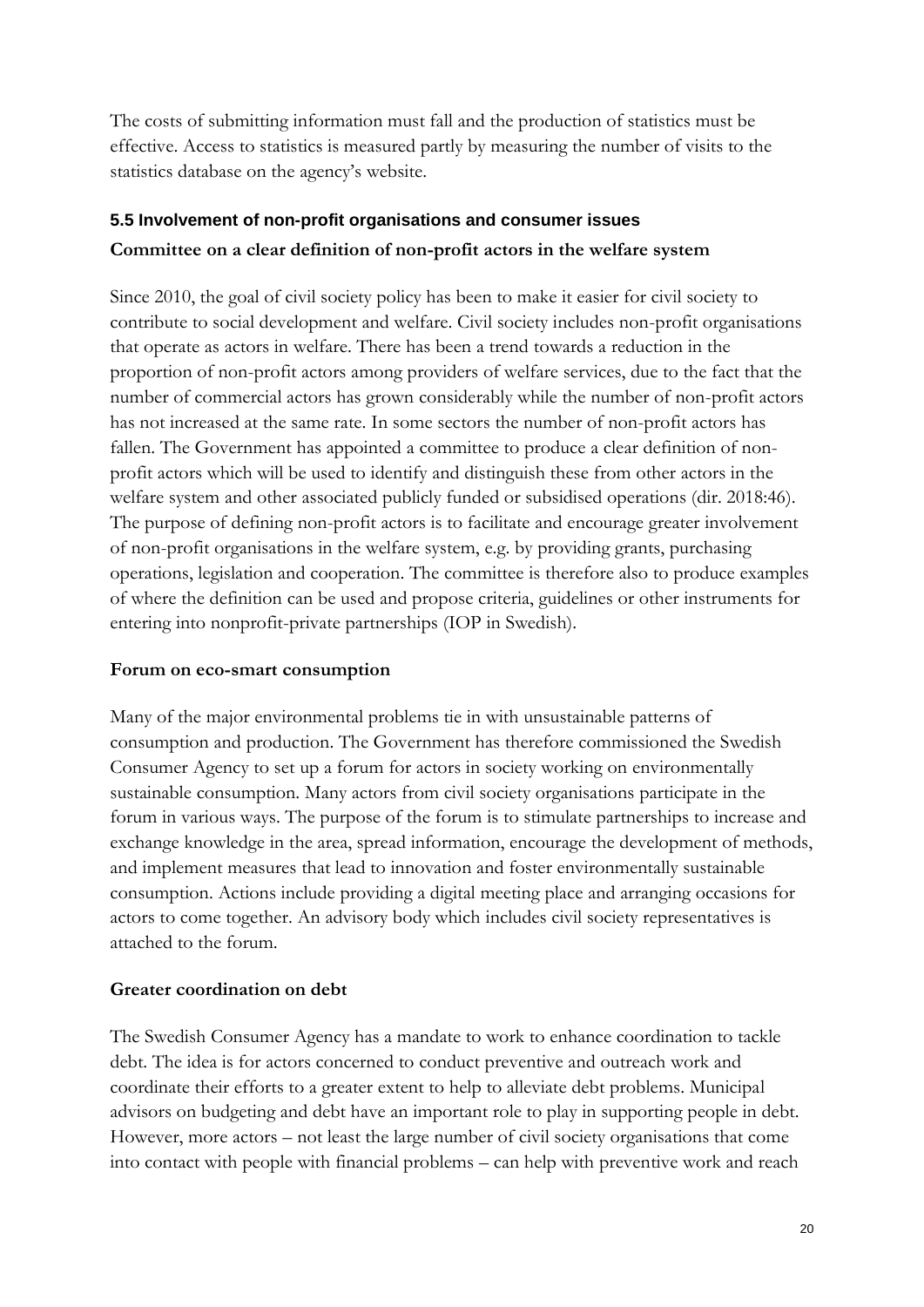more groups through targeted interventions and support at an early stage. Methodological support for local cooperation has been produced as part of the scheme. A collaborative council is attached to this scheme, incorporating several civil society representatives.

# <span id="page-20-0"></span>**5.6 Gender equality**

# **Gender-equal incomes**

The Government has decided on an action plan for gender-equal incomes which presents the steps the Government has taken, or will take, to reduce income differentials between women and men. As part of the action plan, the Government has appointed an inquiry to analyse and review the need for more effective sanctions for non-compliance with the provisions on active measures in the Discrimination Act, including pay surveys (ToR. 2018:99). The Government has tasked the Swedish National Mediation Office (MI) with reporting on the relative changes in pay seen in different occupations in the Swedish labour market in 2014– 2017. The results were set out in the report *Yrke, lön och kön* (Occupation, pay and gender). Using this report as a base, MI is to launch a discussion to encourage the labour market partners' efforts to reduce pay differentials between women and men.

# **Gender-equal pensions**

As part of the ongoing review of pensions, a project, Gender-equal pensions, has been carried out to tackle the challenge of the major differences between men's and women's pensions. The project has investigated nine different sub-areas and the effect they have on the pensions of women and men. The Working Group on Pensions then drew up an action plan for continued work based on the analyses carried out and the opinions submitted. The action plan comprises measures including an overview of basic pension provision, simplified applications for transferring premium-based pension rights between spouses and registered partners, investigating opportunities for cohabitees to transfer premium-based pension rights, continued analysis of women's early exit from working life and continued analysis of the proposal that pension rights be accrued while studying and caring for children.

# **Ten-year national strategy to prevent and combat men's violence against women**

In November 2016, the Government adopted a ten-year national strategy to tackle men's violence against women, including honour-related violence and oppression as well as prostitution and human trafficking for sexual purposes (Government Communication 2016/17:10). To improve the likelihood of attaining the sub-goal of gender equality policy "Men's violence against women must stop", the Government is particularly focusing on preventive measures. Within the strategy, the Government has decided on an extensive programme of measures, including tasking the National Board of Health and Welfare with improving knowledge regarding men's violence against women, including honour-related violence and oppression, within the health sector at municipal and regional level. This mandate includes increasing the knowledge available to support medical and care staff and